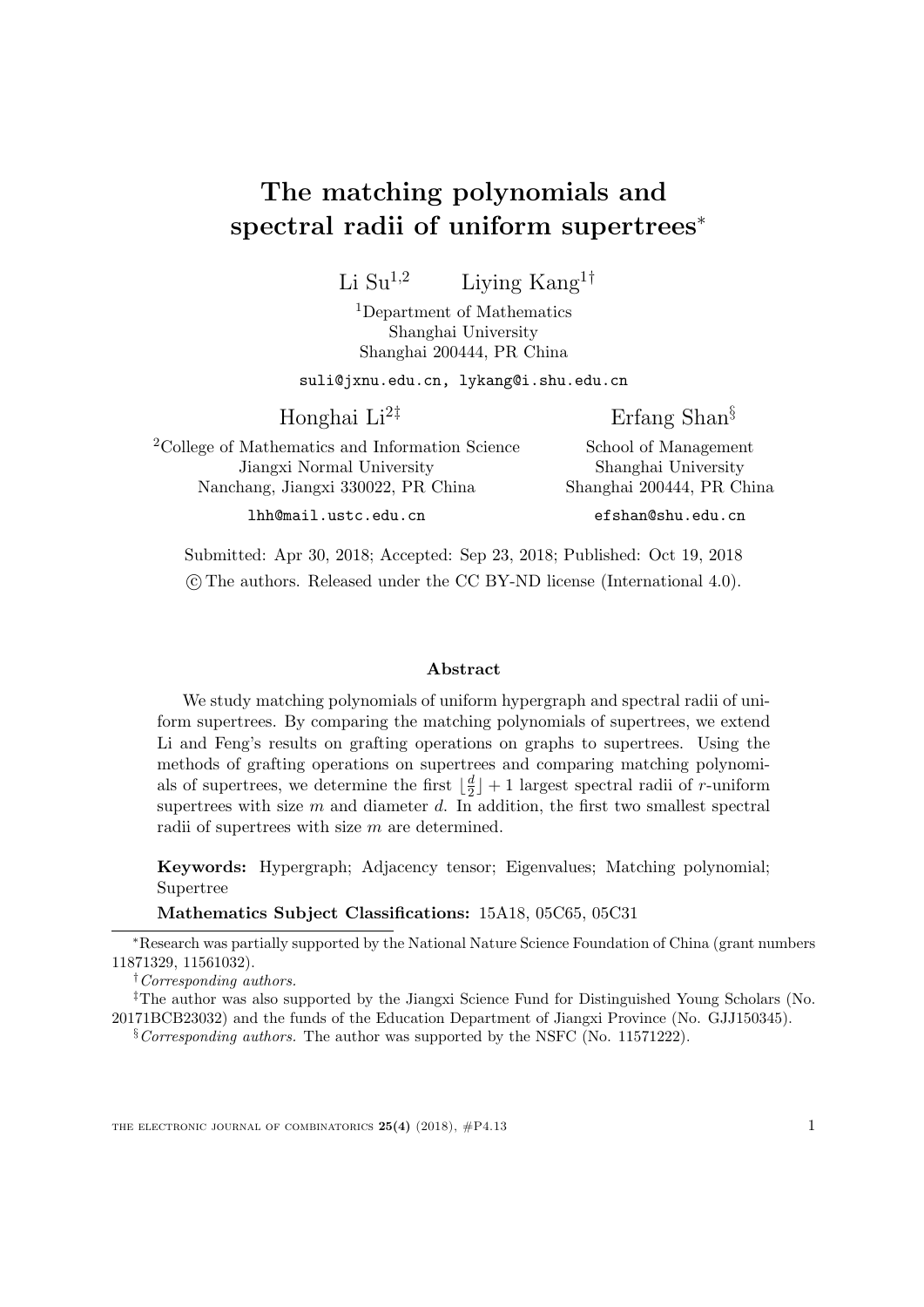# 1 Introduction

The ordering of graphs by spectral radius was proposed by Collatz and Sinogowitz [\[7\]](#page-22-0) in 1957. Lovász and Pelikán [\[21\]](#page-22-1) investigated the spectral radius of trees and determined the first two largest and smallest spectral radii of trees with given order. Brualdi and Solheid [\[2\]](#page-21-0) proposed the problem of bounding the spectral radius of some class of graphs and characterizing the corresponding extremal graphs. Since then, many authors studied the spectral radius of trees with some given parameters, such as degree, diameter, etc.

A hypergraph H is a pair  $(V, E)$ , where  $E \subseteq \mathcal{P}(V)$  and  $\mathcal{P}(V)$  stands for the power set of V. The elements of  $V = V(\mathcal{H})$  are referred to as vertices and the elements of  $E = E(\mathcal{H})$  are called *hyperedges* or *edges*. A hypergraph  $\mathcal{H}$  is r-uniform if every edge  $e \in E(\mathcal{H})$  contains precisely r vertices. For a vertex  $v \in V$ , we denote by  $E_v$  the set of edges containing v. The cardinality  $|E_v|$  is the *degree* of v, denoted by  $deg(v)$ . A vertex with degree one is called a *core vertex*, and a vertex with degree larger than one is called an *intersection vertex*. If any two edges in  $\mathcal{H}$  share at most one vertex, then  $\mathcal{H}$  is said to be a linear hypergraph. In this paper we assume that hypergraphs are r-uniform.

In a hypergraph  $H$ , two vertices u and v are *adjacent* if there is an edge e of  $H$  such that  $\{u, v\} \subseteq e$ . A vertex v is said to be *incident* to an edge e if  $v \in e$ . A walk of hypergraph H is defined to be an alternating sequence of vertices and edges  $v_1e_1v_2e_2\cdots v_\ell e_\ell v_{\ell+1}$  satisfying that both  $v_i$  and  $v_{i+1}$  are incident to  $e_i$  for  $1 \leq i \leq \ell$ . A walk is called a *path* if all vertices and edges in the walk are distinct. The length of a path is the number of edges in it. The walk is *closed* if  $v_{l+1} = v_1$ . A closed walk is called a *cycle* if all vertices and edges in the walk are distinct. A hypergraph  $H$  is called *connected* if any two of its vertices are linked by a path in  $H$ . The *distance* between two vertices is the length of a shortest path connecting them. The *diameter* of a connected r-uniform hypergraph  $H$  is the maximum distance among all vertices of  $H$ . A hypergraph  $H$  is called *acyclic* or a *superforest* if it contains no cycle. A connected superforest is called a supertree. A supertree is called nontrivial if it has at least one edge.

In [\[16\]](#page-22-2) some transformations on hypergraphs such as moving edges and edge-releasing were introduced and the first two spectral radii of supertrees on  $n$  vertices were char-acterized. Yuan et al. [\[33\]](#page-23-0) further determined the first eight uniform supertrees on  $n$ vertices with the largest spectral radii. Xiao et al. [\[27\]](#page-23-1) characterized the unique uniform supertree with the maximum spectral radius among all uniform supertrees with a given degree sequence. Recently, the first two largest spectral radii of uniform supertrees with given diameter were characterized in [\[28\]](#page-23-2).

In this paper, we determine the first  $\lfloor \frac{d}{2} \rfloor$  $\frac{a}{2}$  + 1 largest spectral radii of supertrees among all r-uniform supertrees with size  $m$  and diameter  $d$  and the first two smallest spectral radii of supertrees with size  $m$ . The structure of the remaining part of the paper is as follows: In Section 2, we give some basic definitions and results for tensor and spectra of hypergraphs. Section 3 extends the theory of matching polynomial from graphs to supertrees. By comparing the matching polynomial of supertrees, we generalize Li and Feng's results on grafting operations on graphs to supertrees in Section 4. By using the method of grafting operations on supertrees and comparing matching polynomial of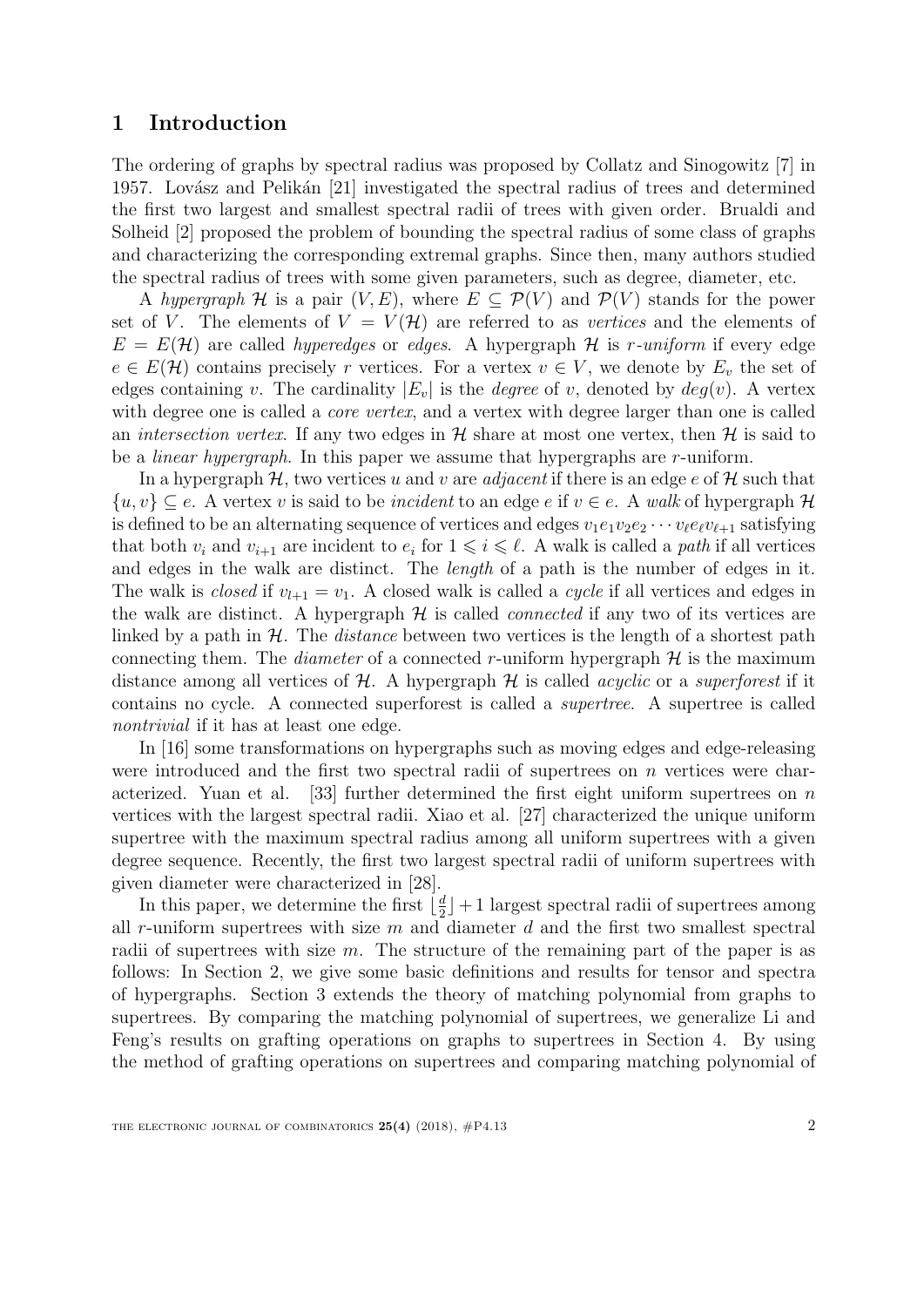supertrees, we determine the first  $\lfloor \frac{d}{2} \rfloor$  $\frac{a}{2}$  + 1 spectral radii of supertrees among all r-uniform supertrees with size  $m$  and diameter  $d$  in Section 5. In Section 6, the first two smallest spectral radii of supertrees are determined. We give closing remarks in the last section.

### 2 Preliminaries

Let  $\mathcal{H} = (V, E)$  be an r-uniform hypergraph on n vertices. A partial hypergraph  $\mathcal{H}' =$  $(V', E')$  of H is a hypergraph with  $V' \subseteq V$  and  $E' \subseteq E$ . A proper partial hypergraph H' of H is partial hypergraph of H with  $\mathcal{H}' \neq \mathcal{H}$ . For a vertex subset  $S \subset V$ , let  $\mathcal{H} - S = (V'', E'')$  be the partial hypergraph of  $\mathcal{H}$  satisfying that  $V'' = V \setminus S$ , and for any  $e \in E$ , if  $e \subseteq V''$ , then  $e \in E''$ . When  $S = \{v\}$ ,  $\mathcal{H} - S$  is simply written as  $\mathcal{H} - v$ . For an edge  $e = \{v_1, \ldots, v_t\} \in E(\mathcal{H})$ , let  $\mathcal{H} \setminus e$  stand for the partial hypergraph of  $\mathcal{H}$ obtained by deletion of the edge e from H, i.e.  $\mathcal{H} \setminus e = (V, E \setminus \{e\})$ , and  $\mathcal{H} - V(e)$  stand for the partial hypergraph of  $\mathcal{H} - \{v_1, \ldots, v_t\}$ . Denote by  $N_k$  the hypergraph consisting of k isolated vertices.

Let  $\mathcal G$  and  $\mathcal H$  be two r-uniform hypergraphs, and u a vertex of  $\mathcal G$  and v a vertex of H. Denote by  $\mathcal{G} \cdot \mathcal{H}$  the *coalescence* of  $\mathcal{G}$  and  $\mathcal{H}$ , obtained from  $\mathcal{G} \cup \mathcal{H}$  by identifying u of G and v of H (as a new vertex w). That is,  $V(\mathcal{G} \cdot \mathcal{H}) = V(\mathcal{G} - u) \cup V(\mathcal{H} - v) \cup \{w\}$ and  $E(G \cdot \mathcal{H}) = E(G - u) \cup E(\mathcal{H} - v) \cup \{e' \mid e' = e \setminus \{u\} \cup \{w\}, e \in E_u\} \cup \{e' \mid e' = e\})$  $e \setminus \{v\} \cup \{w\}, e \in E_v$ . H is also called an *attached hypergraph* at w of  $\mathcal{G} \cdot \mathcal{H}$ .

Let  $G = (V, E)$  be an ordinary graph. For every  $r \geq 3$ , the rth power of G, denoted by  $G^r$ , is an r-uniform hypergraph with vertex set  $V(G^r) = V \cup (\cup_{e \in E} \{i_{e,1}, \ldots, i_{e,r-2}\})$ and edge set  $E(G^r) = \{e \cup \{i_{e,1}, \ldots, i_{e,r-2}, \} | e \in E\}$ . The rth power of an ordinary tree is called a hypertree (see [\[13\]](#page-22-3)). Note that all hypertrees are supertrees by the definition. Let  $P_m$  and  $S_m$  denote the path and the star with m edges, respectively. The rth power of  $P_m$  and  $S_m$ , denoted by  $P_m^r$  and  $S_m^r$ , are called *loose path* and *hyperstar*, respectively.

Let  $\mathcal{H} = (V, E)$  be an r-uniform hypergraph. An edge e is called a pendent edge if e contains exactly  $r - 1$  core vertices. If e is not a pendent edge, it is called a non-pendent edge. A path  $P = (v_0, e_1, v_1, \ldots, v_{p-1}, e_p, v_p)$  of H is called a pendent path (attached at  $(v_0)$ , if all of the vertices  $v_1, \ldots, v_{p-1}$  are of degree two, the vertex  $v_p$  and all the  $r-2$ vertices in the set  $e_i \setminus \{v_{i-1}, v_i\}$  are core vertices in  $\mathcal{H}$   $(i = 1, \ldots, p)$ .

For positive integers r and n, a real tensor  $A = (a_{i_1 i_2 \cdots i_r})$  of order r and dimension n refers to a multidimensional array (also called *hypermatrix*) with entries  $a_{i_1 i_2 \cdots i_r}$  such that  $a_{i_1 i_2 \cdots i_r} \in \mathbb{R}$  for all  $i_1, i_2, \ldots, i_r \in [n]$ .

The following product of tensors, defined by Shao [\[26\]](#page-23-3), is a generalization of the matrix product. Let A and B be dimension n, order  $r \geqslant 2$  and order  $k \geqslant 1$  tensors, respectively. Define the product  $\mathcal{AB}$  to be the tensor C of dimension n and order  $(r-1)(k-1)+1$ with entries as

<span id="page-2-0"></span>
$$
c_{i\alpha_1\cdots\alpha_{r-1}} = \sum_{i_2,\ldots,i_r=1}^n a_{ii_2\cdots i_r} b_{i_2\alpha_1} \cdots b_{i_r\alpha_{r-1}},
$$
\n(1)

where  $i \in [n], \alpha_1, \ldots, \alpha_{r-1} \in [n]^{k-1}$ .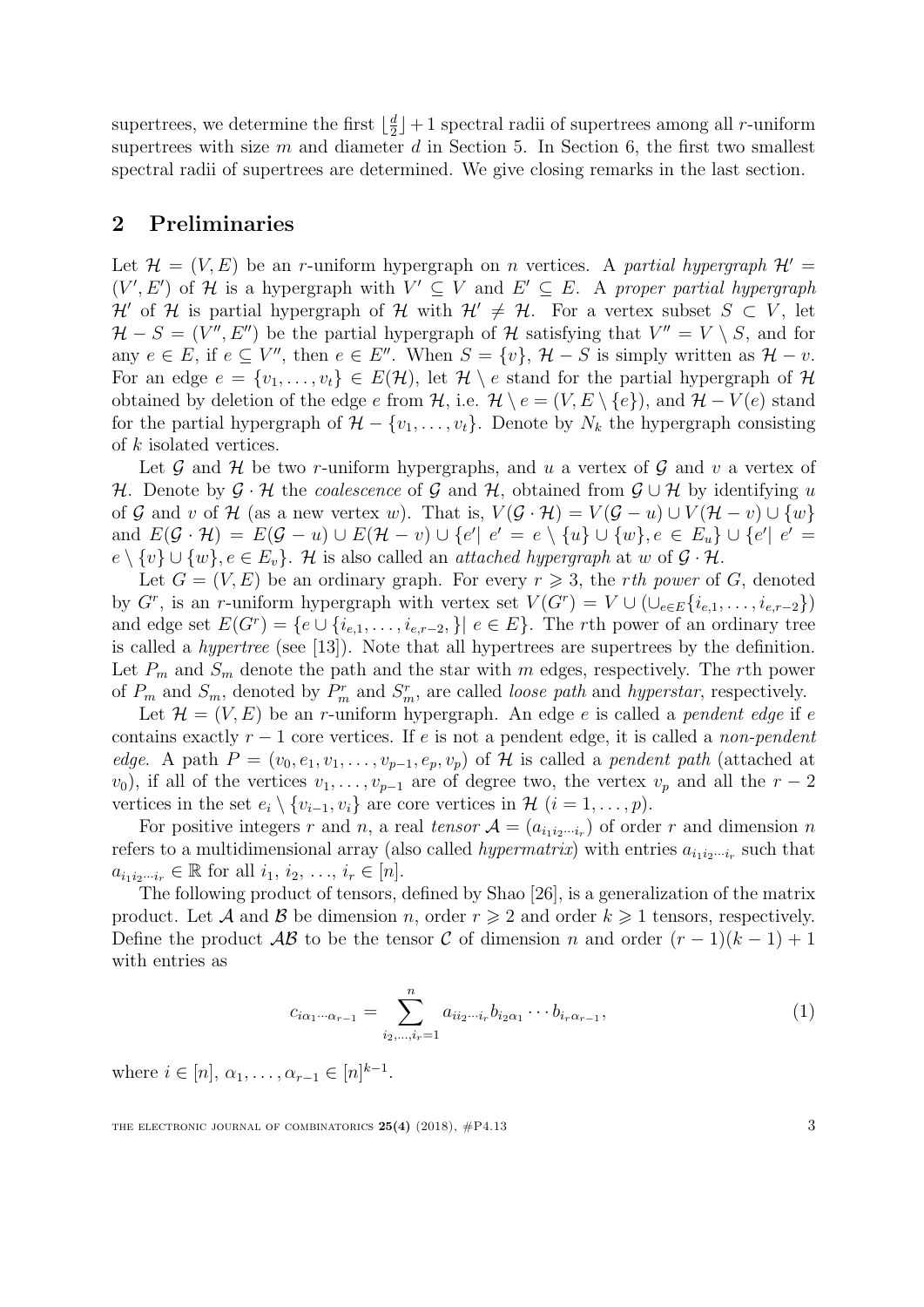From the above definition, if  $x = (x_1, x_2, \dots, x_n)^\mathrm{T} \in \mathbb{C}^n$  is a complex column vector of dimension *n*, then by [\(1\)](#page-2-0)  $\mathcal{A}x$  is a vector in  $\mathbb{C}^n$  whose *i*th component is given by

$$
(\mathcal{A}x)_i = \sum_{i_2,\dots,i_r=1}^n a_{ii_2\cdots i_r} x_{i_2} \cdots x_{i_r}, \text{ for each } i \in [n].
$$

In 2005, Qi [\[24\]](#page-23-4) and Lim [\[18\]](#page-22-4) independently introduced the concepts of tensor eigenvalues and the spectra of tensors.

Let A be an order r dimension n tensor,  $x = (x_1, x_2, \ldots, x_n)^\mathrm{T} \in \mathbb{C}^n$  a column vector of dimension *n*. If there exists a number  $\lambda \in \mathbb{C}$  and a nonzero vector  $x \in \mathbb{C}^n$  such that

$$
\mathcal{A}x = \lambda x^{[r-1]},
$$

where  $x^{[r-1]}$  is a vector with *i*-th entry  $x_i^{r-1}$  $i^{r-1}$ , then  $\lambda$  is called an *eigenvalue* of  $\mathcal{A}, x$  is called an *eigenvector* of A corresponding to the eigenvalue  $\lambda$ . The *spectral radius* of A is the maximum modulus of the eigenvalues of A.

In 2012, Cooper and Dutle [\[8\]](#page-22-5) defined the adjacency tensors for r-uniform hypergraphs.

**Definition 1.** ([\[8\]](#page-22-5)) Let  $\mathcal{H} = (V, E)$  be an r-uniform hypergraph on n vertices. The adjacency tensor of H is defined as the order r and dimension n tensor  $\mathcal{A}(\mathcal{H}) = (a_{i_1 i_2 \cdots i_r}),$ whose  $(i_1i_2\cdots i_r)$ -entry is

$$
a_{i_1 i_2 \cdots i_r} = \begin{cases} \frac{1}{(r-1)!}, & \text{if } \{i_1, i_2, \ldots, i_r\} \in E, \\ 0, & \text{otherwise.} \end{cases}
$$

The spectral radius of hypergraph  $H$  is defined as spectral radius of its adjacency tensor, denoted by  $\rho(\mathcal{H})$ . In [\[9\]](#page-22-6) the weak irreducibility of nonnegative tensors was defined. It was proved that an r-uniform hypergraph  $H$  is connected if and only if its adjacency tensor  $\mathcal{A}(\mathcal{H})$  is weakly irreducible (see [\[9\]](#page-22-6) and [\[32\]](#page-23-5)). Part of the Perron-Frobenius theorem for nonnegative tensors is stated in the following for reference.

**Theorem 2.** ([\[25\]](#page-23-6)) Let A be a nonnegative tensor of order r and dimension n, where  $r, n \geqslant 2$ . Then  $\rho(\mathcal{A})$  is an eigenvalue of  $\mathcal A$  with a nonnegative eigenvector corresponding to it. If A is weakly irreducible, then  $\rho(A)$  is a positive eigenvalue of A with a positive eigenvector x. Furthermore,  $\rho(A)$  is the unique eigenvalue of A with a positive eigenvector, and x is the unique positive eigenvector associated with  $\rho(\mathcal{A})$ , up to a multiplicative constant.

The unique positive eigenvector x with  $\sum_{i=1}^{n} x_i^r = 1$  corresponding to  $\rho(\mathcal{H})$  is called the principal eigenvector of H.

The following result can be found in [\[8,](#page-22-5) [15\]](#page-22-7) and will be often used in the sequel.

<span id="page-3-0"></span>**Theorem 3.** ([\[8\]](#page-22-5), [\[15\]](#page-22-7)) Suppose that G is a uniform hypergraph, and G' is a partial hypergraph of G. Then  $\rho(G') \leq \rho(G)$ . Furthermore, if in addition G is connected and G' is a proper partial hypergraph, we have  $\rho(\mathcal{G}') < \rho(\mathcal{G})$ .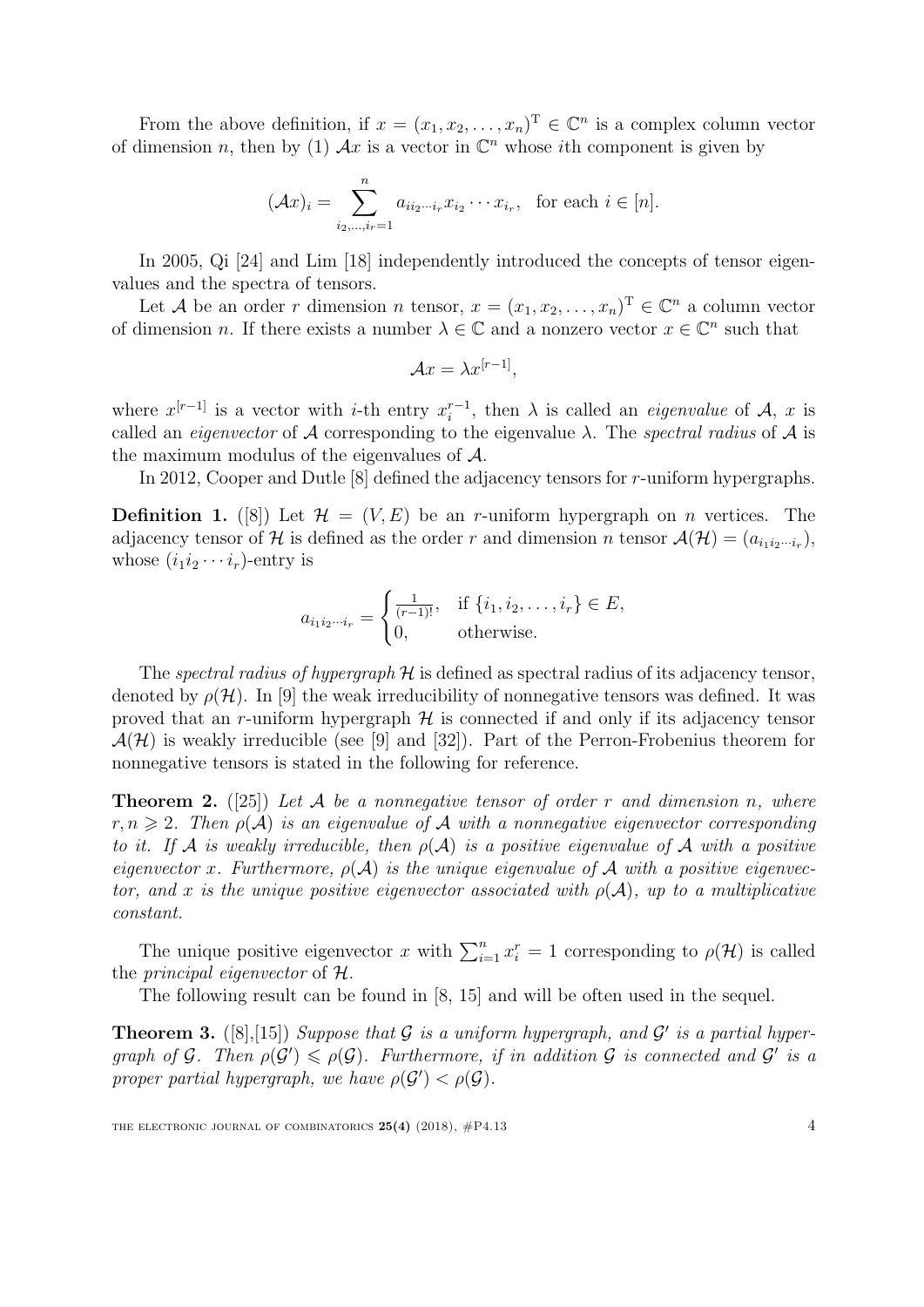An operation of *moving edges* on hypergraphs was introduced by Li et al. in [\[16\]](#page-22-2). Let  $\mathcal{H} = (V, E)$  be a hypergraph with  $u \in V$  and  $e_1, \ldots, e_k \in E$ , such that  $u \notin e_i$  for  $i = 1, \ldots, k$ . Suppose that  $v_i \in e_i$  and write  $e'_i = (e_i \setminus \{v_i\}) \cup \{u\}$   $(i = 1, \ldots, k)$ . Let  $\mathcal{H}' = (V, E')$  be the hypergraph with  $E' = (E \setminus \{e_1, \ldots, e_k\}) \cup \{e'_1, \ldots, e'_k\}$ . Then we say that H' is obtained from H by moving edges  $(e_1, \ldots, e_k)$  from  $(v_1, \ldots, v_k)$  to u.

<span id="page-4-2"></span>**Theorem 4.** ([\[16\]](#page-22-2)) Let  $H$  be a connected and uniform hypergraph,  $H'$  be the hypergraph obtained from H by moving edges  $(e_1, \ldots, e_k)$  from  $(v_1, \ldots, v_k)$  to u, and H' contain no multiple edges. If x is the principal eigenvector of H corresponding to  $\rho(\mathcal{H})$ , and suppose that  $x_u \ge \max_{1 \le i \le k} \{x_{v_i}\}\$ , then  $\rho(\mathcal{H}') > \rho(\mathcal{H})\$ .

The following *edge-releasing operation* on linear hypergraphs was given in [\[16\]](#page-22-2).

Let H be an r-uniform linear hypergraph, e be a non-pendent edge of H and  $u \in e$ . Let  $e_1, e_2, \ldots, e_k$  be all edges of G adjacent to e but not containing u, and suppose that  $e_i \cap e = \{v_i\}$  for  $i = 1, \ldots, k$ . Let  $\mathcal{H}'$  be the hypergraph obtained from  $\mathcal{H}$  by moving edges  $(e_1, \ldots, e_k)$  from  $(v_1, \ldots, v_k)$  to u. Then  $\mathcal{H}'$  is said to be obtained by an *edge-releasing* operation on e at u.

By the above definition we see that if  $\mathcal{H}'$  and  $\mathcal{H}''$  are the hypergraphs obtained from an r-uniform linear hypergraph  $H$  by an edge-releasing operation on some e at u and at v, respectively. Then  $\mathcal{H}'$  and  $\mathcal{H}''$  are isomorphic. So we simply say  $\mathcal{H}'$  is obtained from H by an edge-releasing operation on  $e$ .

The following result was obtained by Zhou et al. [\[35\]](#page-23-7), we will use it in the sequel.

<span id="page-4-1"></span>**Theorem 5.** ([\[35\]](#page-23-7)) If  $\lambda \neq 0$  is an eigenvalue of a graph G, then  $\lambda^{\frac{2}{r}}$  is an eigenvalue of  $G^r$ . Moreover,  $\rho(G^r) = \rho(G)^{\frac{2}{r}}$ .

# 3 The matching polynomial of hypergraphs

Let  $\mathcal{H} = (V, E)$  be an r-uniform hypergraph of order n and size m. A matching of H is a set of pairwise nonadjacent edges in E. A k-matching is a matching consisting of k edges. We denote by  $m(\mathcal{H}, k)$  the number of k-matchings of H. The matching number  $\nu(\mathcal{H})$  of  $H$  is the maximum cardinality of a matching.

Recently, Zhang et al. [\[34\]](#page-23-8) obtained the following result.

<span id="page-4-0"></span>**Theorem 6.** ([\[34\]](#page-23-8))  $\lambda$  is a nonzero eigenvalue of a supertree H with the corresponding eigenvector x having all elements nonzero if and only if it is a root of the polynomial

$$
\varphi(\mathcal{H},x) = \sum_{k=0}^{\nu(\mathcal{H})} (-1)^k m(\mathcal{H},k) x^{(\nu(\mathcal{H})-k)r}.
$$

Based on the result above, Clark and Cooper [\[6\]](#page-22-8) called the polynomial in Theorem [6](#page-4-0) as matching polynomial of H. Set  $m(H, 0) = 1$ . We redefine the matching polynomial of  $\mathcal H$  as

$$
\varphi(\mathcal{H},x) = \sum_{k\geqslant 0} (-1)^k m(\mathcal{H},k) x^{n-kr}.
$$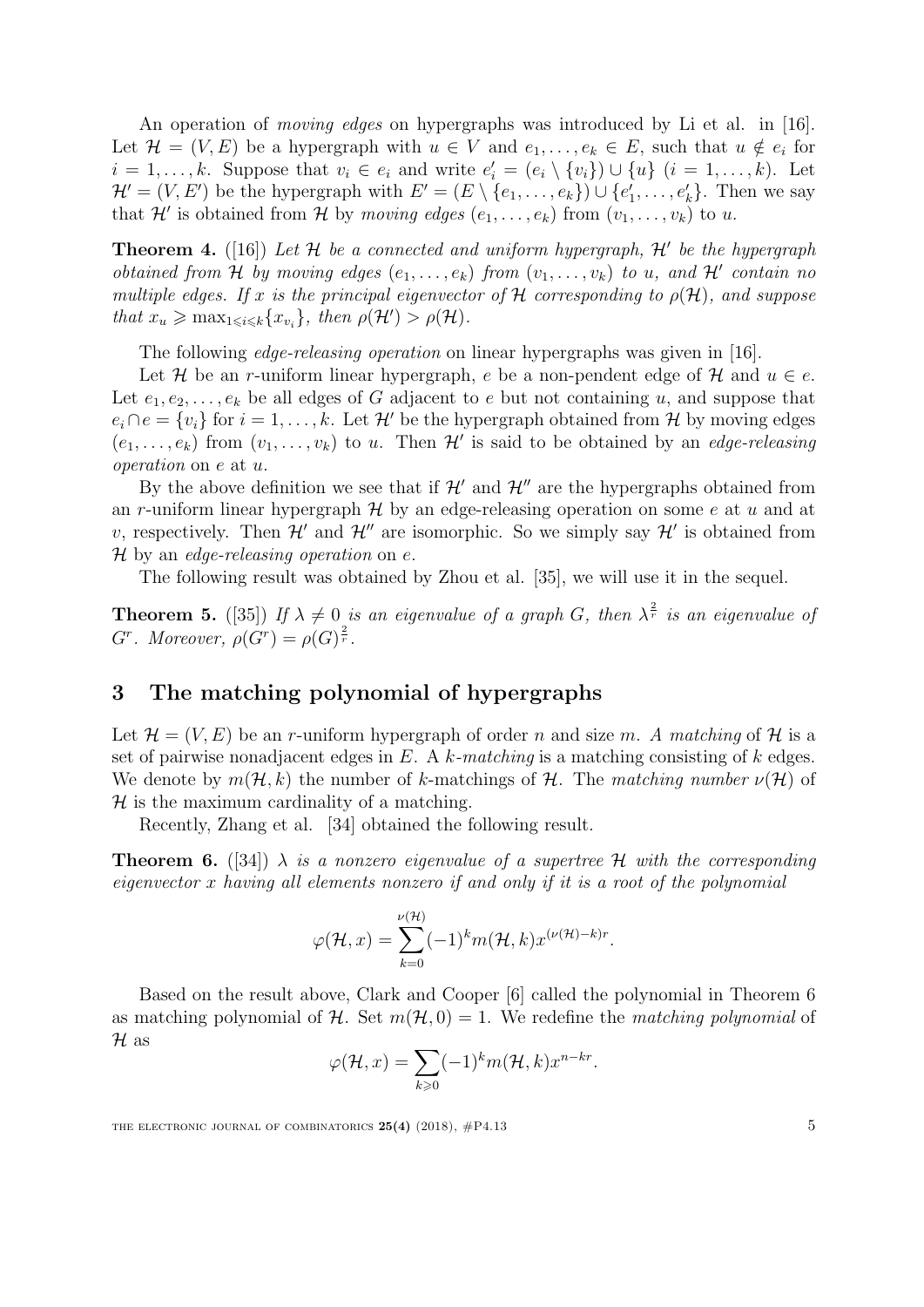For exmaple, the matching polynomial of  $N_k$  is  $\varphi(N_k, x) = x^k$ , rather than 1 by Zhang's definition. The definition here seems more appropriate as it guarantees that matching polynomials of hypergraphs of the same order have the same degree and the result in Theorem [6](#page-4-0) is still valid.

Some classical results on matching polynomial of a graph can be extended to a hypergraph as well. However, the matching polynomial of a hypergraph has its own flavour, e.g. as shown in  $[6]$ , the roots of matching polynomial of an r-uniform hypergraph with  $r > 2$  need not necessarily be real.

<span id="page-5-0"></span>**Theorem 7.** Let  $\mathcal G$  and  $\mathcal H$  be two r-uniform hypergraphs. Then the following statements hold.

- (a)  $\varphi(G \cup \mathcal{H}, x) = \varphi(G, x) \varphi(\mathcal{H}, x)$ .
- (b)  $\varphi(\mathcal{G},x) = \varphi(\mathcal{G} \setminus e,x) \varphi(\mathcal{G} V(e),x)$  if e is an edge of  $\mathcal{G}$ .
- (c) If  $u \in V(G)$  and  $I = \{i | e_i \in E_u\}$ , for any  $J \subseteq I$ , we have

$$
\varphi(\mathcal{G},x) = \varphi(\mathcal{G} \setminus \{e_i : i \in J\},x) - \sum_{i \in J} \varphi(\mathcal{G} - V(e_i),x)
$$

and

$$
\varphi(\mathcal{G},x) = x\varphi(\mathcal{G}-u,x) - \sum_{e \in E_u} \varphi(\mathcal{G}-V(e),x).
$$

(d) 
$$
\sum_{u \in V(\mathcal{G})} \varphi(\mathcal{G} - u, x) = \frac{d}{dx} \varphi(\mathcal{G}, x).
$$

*Proof.* (a) From the fact that each k-matching in  $\mathcal{G} \cup \mathcal{H}$  consists of an s-matching in  $\mathcal{G}$ combined with a  $(k - s)$ -matching from H for some s, the result follows immediately.

(b) In order to compute the matching polynomial, we count the number of k-matching in  $G$  according to the edge e being contained or not. The number of  $k$ -matching not containing e is equal to  $m(\mathcal{G} \setminus e, k)$ . The number of k-matching containing e is equal to  $m(\mathcal{G}-V(e),k-1)$ . Thus we have

$$
m(\mathcal{G},k) = m(\mathcal{G} \setminus e,k) + m(\mathcal{G} - V(e),k-1).
$$

By comparing the coefficients of the corresponding matching polynomial in two sides of (b), the result follows.

(c) Assume that  $\{e_i\}_{i\in J} = \{e_1,\ldots,e_s\}$ . Applying (b) of Theorem [7,](#page-5-0) we have

$$
\varphi(\mathcal{G},x) = \varphi(\mathcal{G} \setminus e_1, x) - \varphi(\mathcal{G} - V(e_1), x)
$$
  
= 
$$
\varphi(\mathcal{G} \setminus \{e_1, e_2\}, x) - \varphi(\mathcal{G} - V(e_2), x) - \varphi(\mathcal{G} - V(e_1), x).
$$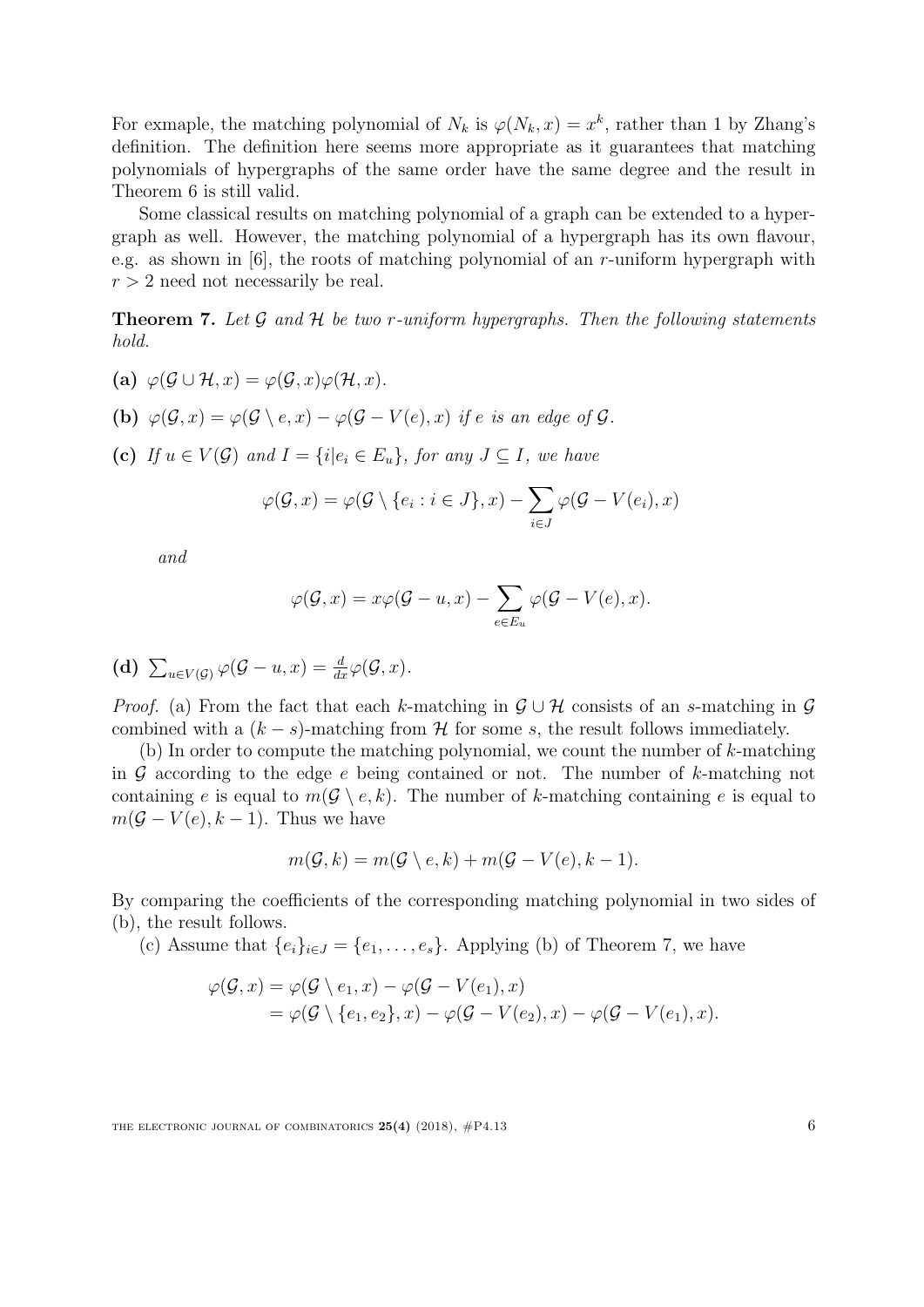Repeatedly using (b) of Theorem [7,](#page-5-0) we get

$$
\varphi(\mathcal{G},x) = \varphi(\mathcal{G} \setminus \{e_1, e_2, \dots, e_s\},x) - \sum_{i=1}^s \varphi(\mathcal{G} - V(e_i),x)
$$

$$
= \varphi(\mathcal{G} \setminus \{e_i : i \in J\},x) - \sum_{i \in J} \varphi(\mathcal{G} - V(e_i),x). \tag{2}
$$

Note that u is an isolated vertex of  $\mathcal{G} \setminus \{e_i : i \in I\}$ , it follows directly from [\(2\)](#page-6-0) that

<span id="page-6-0"></span>
$$
\varphi(\mathcal{G},x) = x\varphi(\mathcal{G}-u,x) - \sum_{e_i \in E_u(G)} \varphi(\mathcal{G}-V(e_i),x).
$$

(d) Consider the ordered pairs  $(u, M)$ , where M is a k-matching in G and u is a vertex of  $G$  not covered by  $M$ . Counting the number of the ordered pairs, we obtain that the number of such ordered pairs is equal to  $m(\mathcal{G}, k)(n - rk)$ , which is just the absolute value of the coefficient of  $x^{n-rk-1}$  in  $\frac{d}{dx}\varphi(\mathcal{G},x)$ . On the other hand, if we choose a vertex first, say u, then the number of k-matching not covering u is equal to  $m(\mathcal{G} - u, k)$ . Then, the number of such ordered pairs is equal to  $\sum_{u \in V(G)} m(\mathcal{G} - u, k)$ , which is the absolute value of the coefficient of  $x^{n-rk-1}$  in  $\sum_{u\in V(\mathcal{G})}\varphi(\mathcal{G}-u,x)$ . The desired result follows.  $\Box$ 

<span id="page-6-1"></span>**Proposition 8.** Let  $\mathcal T$  be a nontrivial r-uniform supertree. Then the spectral radius  $\rho(\mathcal T)$ of  $\mathcal T$  is a simple root of the matching polynomial  $\varphi(\mathcal T, x)$  of  $\mathcal T$ .

*Proof.* First by Theorem [6,](#page-4-0)  $\rho(\mathcal{T})$  is indeed a root of  $\varphi(\mathcal{T},x)$ . Suppose, by contradiction,  $\rho(\mathcal{T})$  is a multiple root of  $\varphi(\mathcal{T}, x)$ . Then  $\rho(\mathcal{T})$  must be a root of  $\frac{d}{dx}\varphi(\mathcal{T}, x)$ , that is,  $\frac{d}{dx}\varphi(\mathcal{T}, \rho(\mathcal{T})) = 0$ . However, by (d) of Theorem [7,](#page-5-0)  $\frac{d}{dx}\varphi(\mathcal{T}, x) = \sum_{u \in V(\mathcal{T})} \varphi(\mathcal{T} - u, x)$ , and for any  $u \in V(\mathcal{T}), \varphi(\mathcal{T}-u, \rho(\mathcal{T})) > 0$  due to  $\rho(\mathcal{T}) > \rho(\mathcal{T}-u)$  by Theorem [3.](#page-3-0) Thus  $\frac{d}{dx}\varphi(\mathcal{T},\rho(\mathcal{T})) > 0$ , a contradiction. Consequently,  $\rho(\mathcal{T})$  must be a simple root of  $\varphi(\mathcal{T},x).$ 

<span id="page-6-2"></span>**Proposition 9.** Let T be an ordinary tree on n vertices,  $r (r \geq 3)$  a positive integer. Then the matching polynomials of  $T$  and its rth power  $T<sup>r</sup>$  satisfy the following relation:

$$
\varphi(T^r, x) = x^{\frac{(n-2)(r-2)}{2}} \varphi(T, x^{\frac{r}{2}}).
$$

*Proof.* It is easy to see that  $m(T, k) = m(T^r, k)$  for any k. Let n' denote the order of  $T^r$ . Then  $n' = n + (n - 1)(r - 2)$ . So we have

$$
\varphi(T^r, x) = \sum_{k \ge 0} (-1)^k m(T^r, k) x^{n'-kr} = \sum_{k \ge 0} (-1)^k m(T, k) (y^{\frac{2}{r}})^{n'-kr}
$$

$$
= y^{\frac{2n'}{r} - n} \sum_{k \ge 0} (-1)^k m(T, k) y^{n-2k} = x^{\frac{(n-2)(r-2)}{2}} \varphi(T, x^{\frac{r}{2}}),
$$

where a new variable  $y = x^{\frac{r}{2}}$  is used in the second and third equations.

THE ELECTRONIC JOURNAL OF COMBINATORICS  $25(4)$  (2018),  $\#P4.13$  7

 $\Box$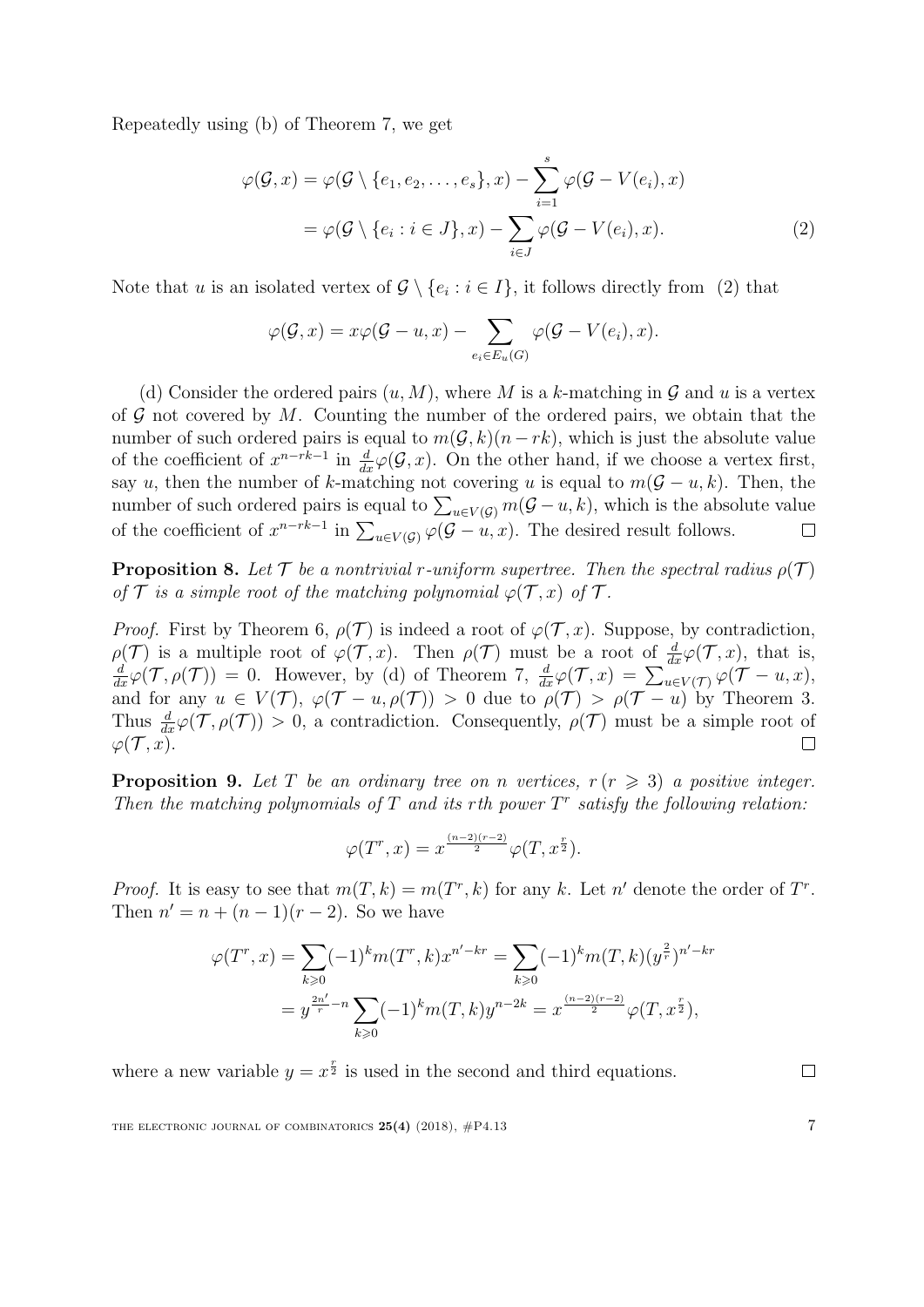The ordering on forests has been introduced by Lovász and Pelikán in [\[21\]](#page-22-1). Now we extend the ordering on forests to superforests. Let  $\mathcal T$  and  $\mathcal T'$  be superforests of n vertices. We call  $\mathcal{T}' \preceq \mathcal{T}$  if  $\varphi(\mathcal{T}', x) \geq \varphi(\mathcal{T}, x)$  for every  $x \geq \rho(\mathcal{T})$ ; call  $\mathcal{T}' \preceq \mathcal{T}$  if  $\mathcal{T}' \preceq \mathcal{T}$  and the polynomial  $\varphi(\mathcal{T}',x) - \varphi(\mathcal{T},x)$  does not vanish at the point  $x = \rho(\mathcal{T})$ . Note that  $\mathcal{T}' \prec \mathcal{T}$  $(\mathcal{T}' \preceq \mathcal{T}, \text{ resp.})$  implies  $\rho(\mathcal{T}') < \rho(\mathcal{T})$   $(\rho(\mathcal{T}') \leq \rho(\mathcal{T}), \text{ resp.})$  by Proposition [8.](#page-6-1)

From (a) of Theorem [7,](#page-5-0) we have the following observation.

Remark 10. For r-uniform superforests  $\mathcal{T}, \mathcal{T}', \mathcal{T}_i$  and  $\mathcal{T}'_i$ , where  $i = 1, 2,$ 

- if  $\mathcal{T}' \preceq \mathcal{T}$ , then  $\mathcal{T}' \cup \mathcal{H} \preceq \mathcal{T} \cup \mathcal{H}$  for any r-uniform superforest  $\mathcal{H}$ ;
- if for  $i = 1, 2, \mathcal{T}'_i \prec \mathcal{T}_i$ , then  $\mathcal{T}'_1 \cup \mathcal{T}'_2 \prec \mathcal{T}_1 \cup \mathcal{T}_2$ .

### 4 Grafting transformations on uniform supertrees

Li and Feng [\[17\]](#page-22-9) investigated how the spectral radius change when a certain transformation is applied to the graph, and obtained the following result.

**Theorem 11.** ([\[17\]](#page-22-9)) Let u, v be two vertices of G such that  $d(u, v) = m$ . Let  $G(u, v; p, q)$ denote the graph obtained from G by attaching a path of length p at u and a path of length q at v. Then  $\rho(G(u, v; p, q)) > \rho(G(u, v; p+1, q-1))$  under any of the following conditions

1.  $m = 0$ ,  $deg(u) \geq 1$ , and  $p \geq q \geq 1$ ;

- 2.  $m = 1$ ,  $deg(u) \geq 2$ ,  $deg(v) \geq 2$  and  $p \geq q \geq 1$ ;
- 3.  $m > 1$ ,  $deq(u) \geq 2$ ,  $deq(v) \geq 2$ ,  $p q \geq m$  and  $q \geq 1$ .

Since then, the result has been extensively used in spectral perturbation and proved to be efficient in ordering graphs by spectral radius. The result above is proved by comparing characteristic polynomials of graphs. The characteristic polynomial of a hypergraph is complicated and very little is known about it up to now. However the result of Theorem [6](#page-4-0) makes it feasible to compare the spectral radii of supertrees by using the matching polynomials of supertrees.

It is known that for any forest, its matching polynomial and characteristic polynomial coincide. Following a similar proof of Lemma 4 in [\[21\]](#page-22-1), the following result can be obtained.

<span id="page-7-0"></span>**Proposition 12.** If  $a + b = c + d$ ,  $a < c \leq d$ , then  $P_a \cup P_b \prec P_c \cup P_d$ .

Based on Propositions [9](#page-6-2) and [12,](#page-7-0) the corresponding result for hypertree can be easily obtained.

<span id="page-7-2"></span>**Proposition 13.** If  $a+b=c+d$ ,  $a < c \leq d$ ,  $r(r \geq 3)$  is an integer, then  $P_a^r \cup P_b^r \prec P_c^r \cup P_d^r$ .

<span id="page-7-1"></span>**Theorem 14.** If  $\mathcal T$  is an uniform supertree, and  $\mathcal T'$  is a proper partial hypergraph of  $\mathcal T$ with  $V(\mathcal{T}') = V(\mathcal{T})$ , then for any  $x \geq \rho(\mathcal{T}), \varphi(\mathcal{T}, x) < \varphi(\mathcal{T}', x)$ . In particular,  $\mathcal{T}' \prec \mathcal{T}$ .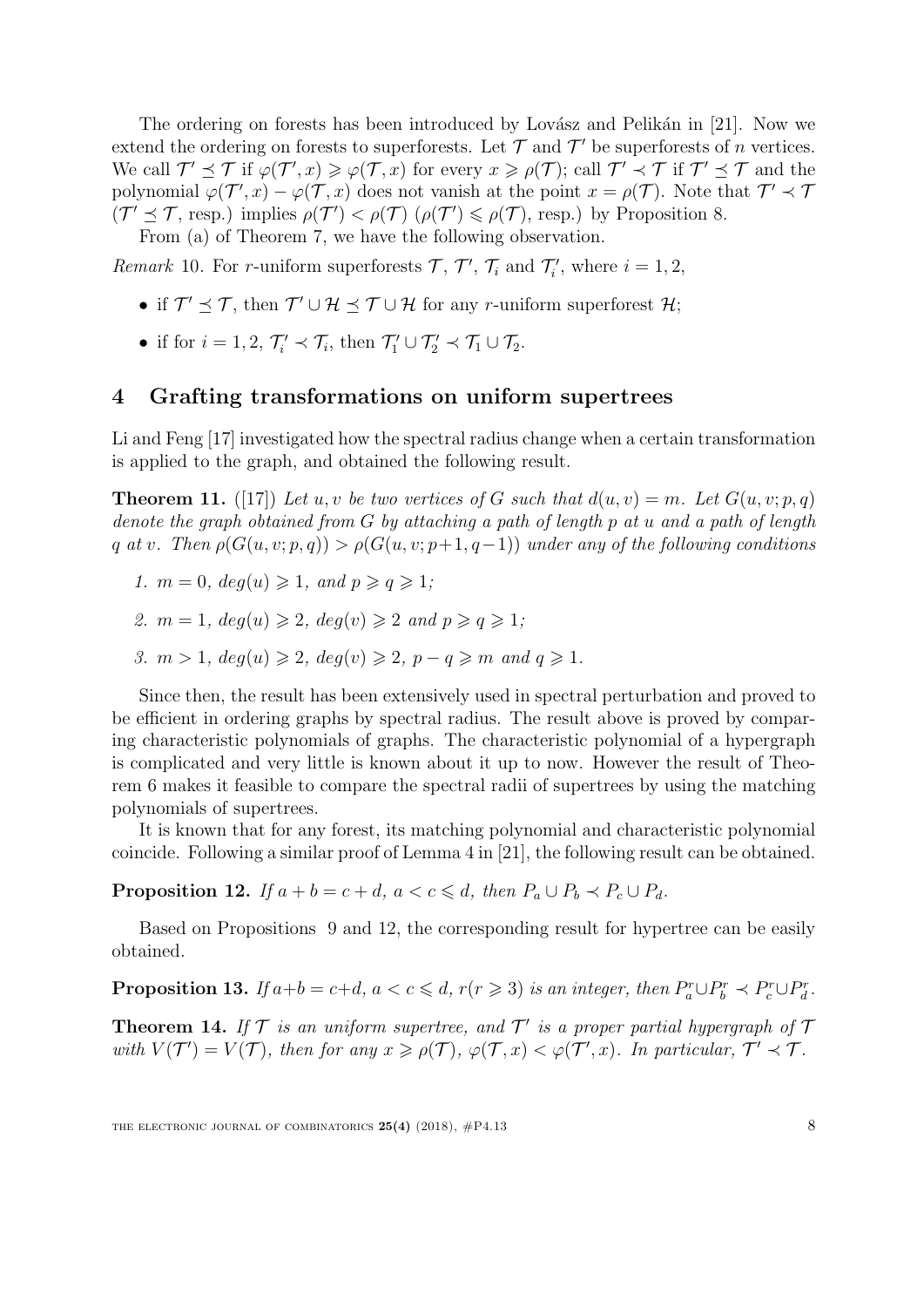*Proof.* Without loss of generality, we assume that  $\mathcal{T}' = \mathcal{T} \setminus e$  for some  $e$  in  $\mathcal{T}$ . If  $x \geq \rho(\mathcal{T})$ , then  $x > \rho(\mathcal{T} - V(e))$  by Theorem [3.](#page-3-0) So  $\varphi(\mathcal{T} - V(e), x) > 0$ . Further by Theorem [7,](#page-5-0)

$$
\varphi(\mathcal{T},x) = \varphi(\mathcal{T}',x) - \varphi(\mathcal{T} - V(e),x) < \varphi(\mathcal{T}',x),
$$

the desired result follows.



Figure 1: Supertrees (a)  $\mathcal{T}(v; p, q)$ ; (b)  $\mathcal{T}^{(1)}(u, v; p, q)$ .

Suppose that  $\mathcal T$  is an r-uniform supertree and v is a vertex in  $\mathcal T$ . Let  $\mathcal T(v; p, q)$  be obtained by attaching two pendent paths of length p and q at v (see Fig. 1(a)).

<span id="page-8-2"></span>**Theorem 15.** If  $\mathcal{T}$  is a nontrivial r-uniform supertree and  $p \geq q \geq 1$ , then  $\mathcal{T}(v; p, q)$  $\mathcal{T}(v; p+1, q-1)$ . In particular,  $\rho(\mathcal{T}(v; p, q)) > \rho(\mathcal{T}(v; p+1, q-1))$ .

*Proof.* We first consider the case that  $p \geq q = 1$ . Applying (b) of Theorem [7](#page-5-0) on  $\mathcal{T}(v; p, 1)$ and the pendent edge attached at  $v$ , we have

$$
\varphi(\mathcal{T}(v;p,1),x) = x^{r-1}\varphi(\mathcal{T}(v;p,0),x) - x^{r-2}\varphi((\mathcal{T}-v) \cup P_{p-1}^r,x). \tag{3}
$$

Similarly, applying (b) of Theorem [7](#page-5-0) on  $\mathcal{T}(v; p+1, 0)$  and the pendent edge of the pendent path of length  $p + 1$  attached at v, we have

$$
\varphi(\mathcal{T}(v; p+1, 0), x) = x^{r-1} \varphi(\mathcal{T}(v; p, 0), x) - x^{r-2} \varphi(\mathcal{T}(v; p-1, 0), x).
$$
 (4)

By [\(3\)](#page-8-0) and [\(4\)](#page-8-1), we deduce that

$$
\varphi(\mathcal{T}(v; p, 1), x) - \varphi(\mathcal{T}(v; p + 1, 0), x) = x^{(r-2)}(\varphi(\mathcal{T}(v; p - 1, 0), x) - \varphi((\mathcal{T} - v) \cup P_{p-1}^r, x)).
$$

Note that  $(\mathcal{T} - v) \cup P_{p-1}^r$  is a proper partial hypergraph of  $\mathcal{T}(v; p-1, 0)$ . By Theorems [3](#page-3-0) and [14,](#page-7-1) the desired result follows.

 $\Box$ 

<span id="page-8-1"></span><span id="page-8-0"></span>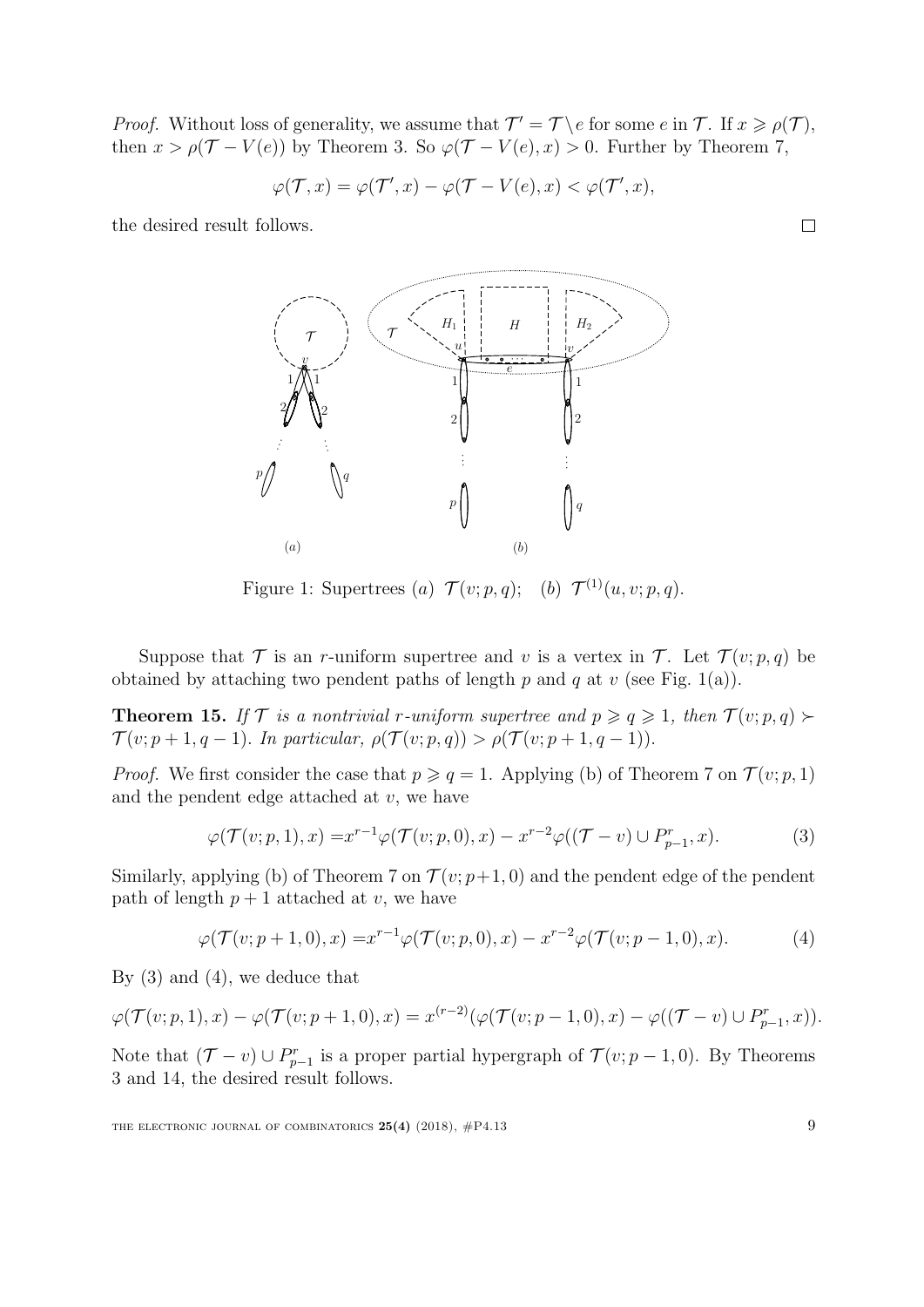When  $p \geqslant q \geqslant 2$ , applying (b) of Theorem [7](#page-5-0) on  $\mathcal{T}(v; p, q)$  and the pendent edge of the pendent path of length  $q$  attached at  $v$ , we have

$$
\varphi(\mathcal{T}(v;p,q),x) = x^{r-1}\varphi(\mathcal{T}(v;p,q-1),x) - x^{r-2}\varphi(\mathcal{T}(v;p,q-2),x). \tag{5}
$$

Similarly,

$$
\varphi(\mathcal{T}(v; p+1, q-1), x) = x^{r-1} \varphi(\mathcal{T}(v; p, q-1), x) - x^{r-2} \varphi(\mathcal{T}(v; p-1, q-1), x).
$$
 (6)

By [\(5\)](#page-9-0) and [\(6\)](#page-9-1), we deduce that

<span id="page-9-4"></span><span id="page-9-1"></span><span id="page-9-0"></span>
$$
\varphi(\mathcal{T}(v; p, q), x) - \varphi(\mathcal{T}(v; p+1, q-1), x)
$$
  
=  $x^{r-2}(\varphi(\mathcal{T}(v; p-1, q-1), x) - \varphi(\mathcal{T}(v; p, q-2), x)).$ 

Continue this process, we get

$$
\varphi(\mathcal{T}(v;p,q),x) - \varphi(\mathcal{T}(v;p+1,q-1),x) = x^{(r-2)(q-1)}(\varphi(\mathcal{T}(v;p-q+1,1),x) - \varphi(\mathcal{T}(v;p-q+2,0),x)).
$$
\n(7)

Applying Theorem [7](#page-5-0) once more, we have

$$
\varphi(\mathcal{T}(v; p-q+1, 1), x) = x^{r-1} \varphi(\mathcal{T}(v; p-q+1, 0), x) - x^{r-2} \varphi((\mathcal{T} - v) \cup P_{p-q}^r, x) \tag{8}
$$

and

$$
\varphi(\mathcal{T}(v; p-q+2, 0), x) = x^{r-1} \varphi(\mathcal{T}(v; p-q+1, 0), x) - x^{r-2} \varphi(\mathcal{T}(v; p-q, 0), x).
$$
 (9)

Substituting  $(8)$  and  $(9)$  into  $(7)$ , we obtain

<span id="page-9-3"></span><span id="page-9-2"></span>
$$
\varphi(\mathcal{T}(v; p, q), x) - \varphi(\mathcal{T}(v; p + 1, q - 1), x)
$$
  
=  $x^{q(r-2)}(\varphi(\mathcal{T}(v; p - q, 0), x) - \varphi((\mathcal{T} - v) \cup P_{p-q}^r, x)).$ 

Note that  $(\mathcal{T} - v) \cup P_{p-q}^r$  is a proper partial hypergraph of  $\mathcal{T}(v; p - q, 0)$ . Applying Theorems [3](#page-3-0) and [14,](#page-7-1) we get the desired result.

It should be pointed out that the result in Theorem [15](#page-8-2) has been proved in [\[29\]](#page-23-9) for general r-uniform hypergraph.

Suppose that  $\mathcal T$  is an r-uniform supertree (with at least two edges) and u and v are two vertices incident with an edge  $e$  in  $\mathcal{T}$ . Let  $\mathcal{T}^{(1)}(u, v; p, q)$  (see Fig. 1(b)) be obtained by attaching two pendent paths of length  $p$  and  $q$  at  $u$  and  $v$ , respectively.

<span id="page-9-5"></span>**Theorem 16.** Let  $\mathcal T$  be the supertree defined as above, and further satisfy that one vertex in  $e \setminus \{u\}$  is of degree at least 2. If  $p \geqslant q \geqslant 1$ , then

$$
\mathcal{T}^{(1)}(u,v;p,q) \succ \mathcal{T}^{(1)}(u,v;p+1,q-1).
$$

In particularly,

$$
\rho(\mathcal{T}^{(1)}(u,v;p,q)) > \rho(\mathcal{T}^{(1)}(u,v;p+1,q-1)).
$$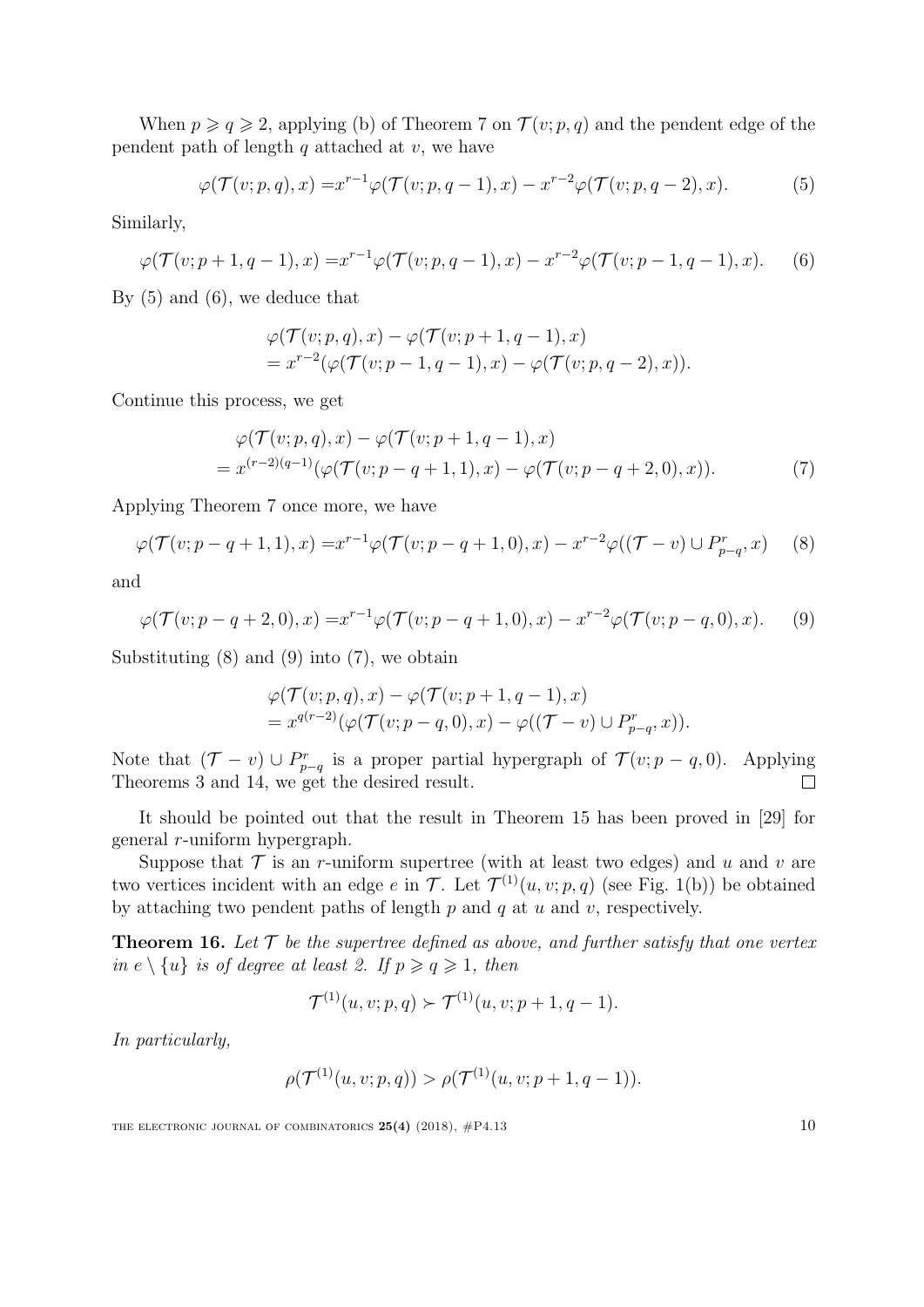Proof. Using the similar argument as in the proof of Theorem [15,](#page-8-2) we have

<span id="page-10-2"></span>
$$
\varphi(\mathcal{T}^{(1)}(u,v;p,q),x) - \varphi(\mathcal{T}^{(1)}(u,v;p+1,q-1),x)
$$
  
=  $x^{(r-2)(q-1)}(\varphi(\mathcal{T}^{(1)}(u,v;p-q+1,1),x) - \varphi(\mathcal{T}^{(1)}(u,v;p-q+2,0),x))$   
=  $x^{(r-2)(q-1)}(x^{r-2}\varphi(\mathcal{T}(u;p-q,0),x) - \varphi((\mathcal{T}-v)(u;p-q+1,0),x)).$  (10)

Let  $H_1$  and  $H_2$  be the components of  $\mathcal{T} \setminus e$  containing vertex u and v respectively, and H be the union of the remaining components. We denote  $H'$  as the partial hypergraph of H obtained from H by removing  $r-2$  vertices contained in e.

When  $p = q \geq 1$ , applying (b) of Theorem [7](#page-5-0) to  $\mathcal{T}(u; 0, 0)$  and edge e, we have

$$
\varphi(\mathcal{T}(u;0,0),x) = \varphi(H_1 \cup H \cup H_2,x) - \varphi((H_1 - u) \cup H' \cup (H_2 - v),x). \tag{11}
$$

Similarly, applying (b) of Theorem [7](#page-5-0) to  $(\mathcal{T}-v)(u;1,0)$  and the pendent edge attached at  $u$ , we have

<span id="page-10-1"></span><span id="page-10-0"></span>
$$
\varphi((\mathcal{T} - v)(u; 1, 0), x) = x^{r-1}\varphi(H_1 \cup H \cup (H_2 - v), x) - \varphi((H_1 - u) \cup H \cup (H_2 - v), x).
$$
 (12)

Substituting  $(11)$  and  $(12)$  into  $(10)$ , we obtain

$$
\varphi(\mathcal{T}^{(1)}(u,v;p,q),x) - \varphi(\mathcal{T}^{(1)}(u,v;p+1,q-1),x)
$$
  
=  $x^{q(r-2)}[\varphi(H_1 \cup H \cup H_2,x) - x\varphi(H_1 \cup H \cup (H_2 - v),x)]$   
+  $x^{(q-1)(r-2)}[\varphi((H_1 - u) \cup H \cup (H_2 - v),x) - x^{r-2}\varphi((H_1 - u) \cup H' \cup (H_2 - v),x)]$   
=  $x^{q(r-2)}[\varphi(H_1 \cup H \cup H_2,x) - \varphi(H_1 \cup H \cup (H_2 - v) \cup \{v\},x)] + x^{(q-1)(r-2)}[\varphi((H_1 - u) \cup H \cup (H_2 - v),x) - \varphi((H_1 - u) \cup H' \cup (V(e) - \{u,v\}) \cup (H_2 - v),x)].$  (13)

Observe that  $E(H) \cup E(H_2) \neq \emptyset$  follows from the assumption that one vertex in  $e \setminus \{u\}$  is of degree at least 2. Since  $E(H) \cup E(H_2) \neq \emptyset$ , either  $(H_2 - v) \cup \{v\}$  is a proper partial hypergraph of  $H_2$ , or  $H' \cup (V(e) - \{u, v\})$  is a proper partial hypergraph of H. By Theorems [3,](#page-3-0) [14](#page-7-1) and [\(13\)](#page-10-3), the result follows.

When  $p > q \ge 1$ , applying (b) of Theorem [7](#page-5-0) to  $\mathcal{T}(u; p - q, 0)$  and the edge e, we have

<span id="page-10-5"></span><span id="page-10-4"></span><span id="page-10-3"></span>
$$
\varphi(\mathcal{T}(u; p-q, 0), x) = \varphi(H_1(u; p-q, 0) \cup H \cup H_2)
$$
  
-  $x^{r-2}\varphi((H_1 - u) \cup P_{p-q-1}^r \cup H' \cup (H_2 - v)).$  (14)

Similarly, applying (b) of Theorem [7](#page-5-0) to  $(\mathcal{T} - v)(u; p - q + 1, 0)$  and the pendent edge of the pendent path of length  $p - q + 1$  attached at u, we have

$$
\varphi((\mathcal{T}-v)(u;p-q+1,0),x) = x^{r-1}\varphi(H_1(u;p-q,0) \cup H \cup (H_2-v),x)
$$
  

$$
- x^{r-2}\varphi(H_1(u;p-q-1,0) \cup H \cup (H_2-v),x). \tag{15}
$$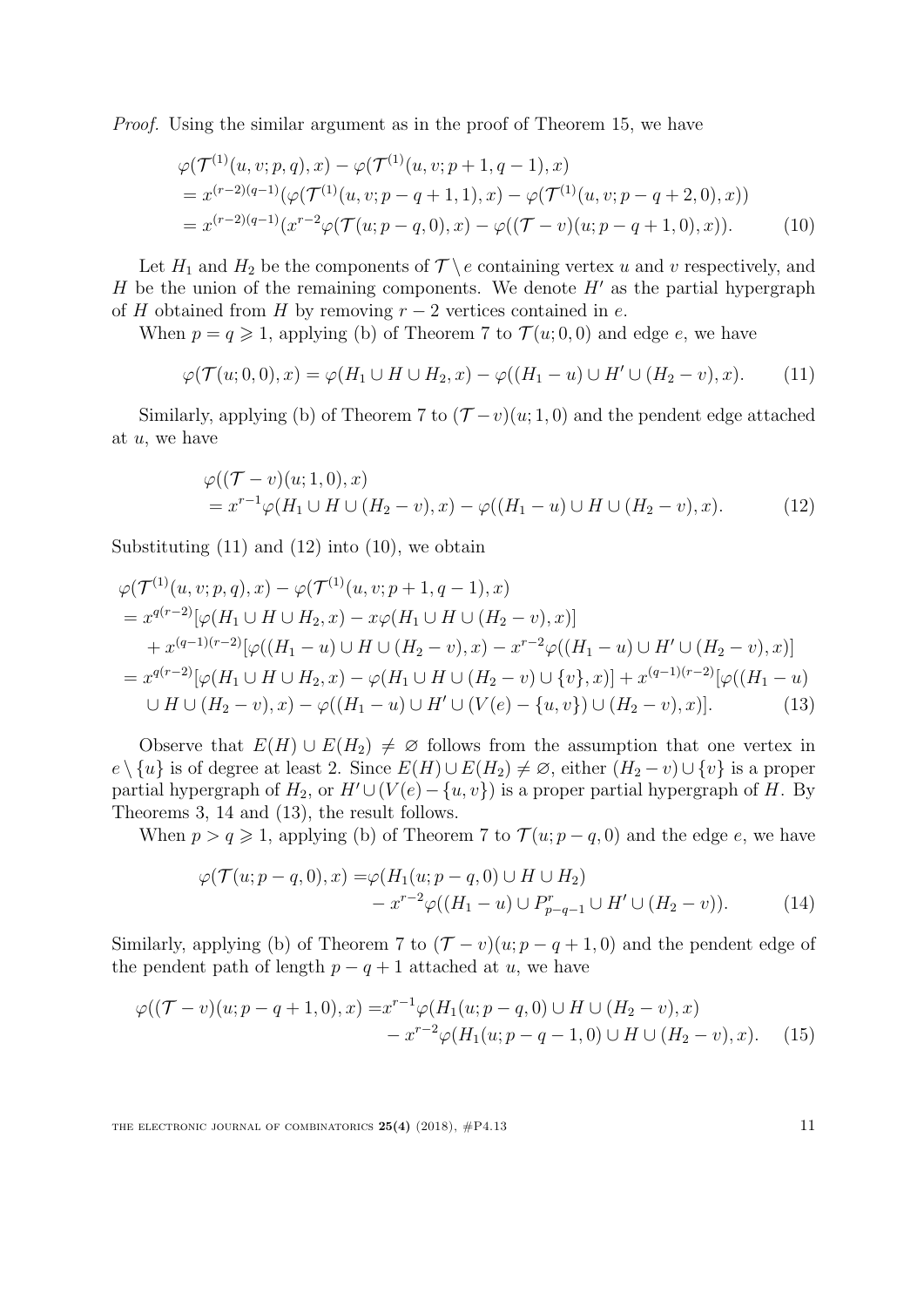Substituting  $(14)$  and  $(15)$  into  $(10)$  yields

<span id="page-11-0"></span>
$$
\varphi(\mathcal{T}^{(1)}(u, v; p, q), x) - \varphi(\mathcal{T}^{(1)}(u, v; p+1, q-1), x)
$$
  
=  $x^{q(r-1)}\varphi(H_1(u; p-q, 0), x)\varphi(H, x)[\varphi(H_2, x) - x\varphi(H_2 - v), x)]$   
+  $x^{q(r-1)}\varphi(H_2 - v, x)[\varphi(H_1(u; p-q-1, 0) \cup H, x) - \varphi((H_1 - u))$   
 $\cup P_{p-q-1}^r \cup H' \cup N_{r-2}, x)].$  (16)

We consider the following two cases depending on whether or not  $E(H_1) \cup E(H_2)$  is empty.

**Case 1.**  $E(H_1) \cup E(H_2) \neq \emptyset$ . Without loss of generality, we assume that  $E(H_1) \neq \emptyset$ . It is easily seen that  $(H_1 - u) \cup P_{p-q-1}^r$  is a proper partial hypergraph of  $H_1(u; p-q-1, 0)$ . By Theorems [3,](#page-3-0) [14](#page-7-1) and [\(16\)](#page-11-0), we prove the desired result.

**Case 2.**  $E(H_1) \cup E(H_2) = \emptyset$ . Since  $E(H_1)$  is empty,  $H_1(u; p-q-1, 0)$  and  $(H_1-u) \cup P_{p-q-1}^r$ are equal to  $P_{p-q-1}^r$ . Since  $E(H_2) = \emptyset$ ,  $\varphi(H_2, x) - x\varphi(H_2 - v)$ ,  $x) = 0$ . Then [\(16\)](#page-11-0) becomes

$$
\varphi(\mathcal{T}^{(1)}(u,v;p,q),x) - \varphi(\mathcal{T}^{(1)}(u,v;p+1,q-1),x) = x^{q(r-1)}\varphi(H_2-v,x)\varphi(P_{p-q-1}^r,x)[\varphi(H,x) - \varphi(H' \cup N_{r-2},x)].
$$

Note that  $E(H) \neq \emptyset$  in this case. So  $H' \cup N_{r-2}$  is proper partial hypergraph of H. By Theorems 3, 14 and (16), desired result follows. Theorems [3,](#page-3-0) [14](#page-7-1) and [\(16\)](#page-11-0), desired result follows.



Figure 2: Supertree  $\mathcal{T}^{(s)}(u,v;6,3)$ .

Suppose that  $\mathcal T$  is an r-uniform supertree and u and v are two vertices connected by a path P of length s in T, say  $P = (u, e_1, w_1, e_2, w_2, \ldots, e_{s-1}, w_{s-1}, e_s, v)$ , and all the  $r - 2$ vertices in the set  $e_i \setminus \{w_{i-1}, w_i\}$  are of degree one in  $\mathcal T$  for  $i = 2, \ldots, s$ , where  $w_s = v$ . Let  $\mathcal{T}^{(s)}(u, v; p, q)$  be obtained by attaching two pendent paths of length p and q at u and  $v$  respectively (see Fig. 2).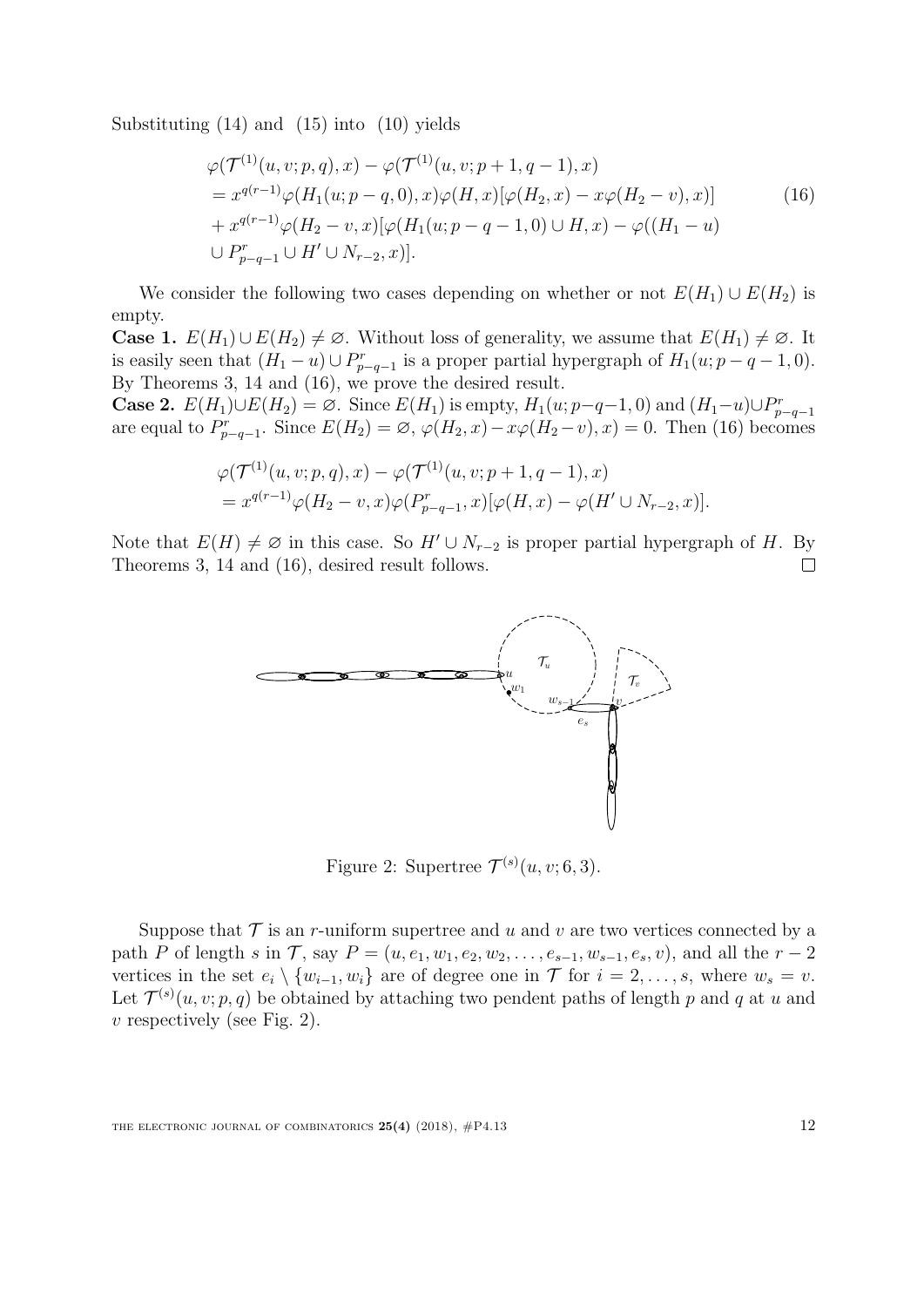**Theorem 17.** Let  $\mathcal T$  be the supertree defined as above, and further satisfy that P is not a pendent path attached at u. If  $p - q \geq s \geq 1$  and  $q \geq 1$ , then

$$
\mathcal{T}^{(s)}(u,v;p,q) \succ \mathcal{T}^{(s)}(u,v;p+1,q-1).
$$

In particular,

<span id="page-12-1"></span>
$$
\rho(\mathcal{T}^{(s)}(u,v;p,q)) > \rho(\mathcal{T}^{(s)}(u,v;p+1,q-1)).
$$

*Proof.* We proceed by induction on s. For the case  $s = 1$ , the assertion holds by Theorem [16.](#page-9-5) Let  $\mathcal{T}_u$  and  $\mathcal{T}_v$  denote the components of  $\mathcal{T} \backslash e_s$  containing u and v, respectively. Using the similar argument as in the proof of Theorem [16,](#page-9-5) we have

$$
\varphi(\mathcal{T}^{(s)}(u,v;p,q),x) - \varphi(\mathcal{T}^{(s)}(u,v;p+1,q-1),x)
$$
  
=  $x^{(q-1)(r-2)}[\varphi(\mathcal{T}^{(s)}(u,v;p-q+1,1),x) - \varphi(\mathcal{T}(u;p-q+2,0),x)]$   
=  $x^{(q-1)(r-2)}[x^{r-2}\varphi(\mathcal{T}(u;p-q,0),x) - \varphi((\mathcal{T}-v)(u;p-q+1,0),x)]$   
=  $x^{q(r-2)}[\varphi(\mathcal{T}(u;p-q,0),x) - \varphi(\mathcal{T}^{(s-1)}(u,w_{s-1};p-q+1,0) \cup (\mathcal{T}_v-v),x)],$  (17)

where the last equality follows from  $(\mathcal{T}-v)(u; p-q+1, 0) \cong \mathcal{T}_u^{(s-1)}(u, w_{s-1}; p-q+1, 0) \cup$  $(\mathcal{T}_v - v) \cup N_{r-2}.$ 

Applying (c) of Theorem [7](#page-5-0) to  $\mathcal{T}(u; p-q, 0)$  and the edges incident to v in  $\mathcal{T}_v$ , we have

<span id="page-12-0"></span>
$$
\varphi(\mathcal{T}(u; p-q, 0), x) = \varphi(\mathcal{T}_v - v, x)\varphi(\mathcal{T}_u^{(s-1)}(u, w_{s-1}; p-q, 1), x) - x^{r-2}\varphi(\mathcal{T}_u(u; p-q, 0), x) \sum_{e \in E_v \cap E(\mathcal{T}_v)} \varphi(\mathcal{T}_v - V(e), x).
$$
 (18)

Substituting [\(18\)](#page-12-0) into [\(17\)](#page-12-1), we obtain

$$
\varphi(\mathcal{T}^{(s)}(u,v;p,q),x) - \varphi(\mathcal{T}^{(s)}(u,v;p+1,q-1),x) \n= x^{q(r-2)} \varphi(\mathcal{T}_v - v,x) [\varphi(\mathcal{T}_u^{(s-1)}(u,w_{s-1};p-q,1),x) - \varphi(\mathcal{T}_u^{(s-1)}(u,w_{s-1};p-q+1,0),x)] \n- x^{(q+1)(r-2)} \varphi(\mathcal{T}_u(u;p-q,0),x) \sum_{e \in E_v \cap E(\mathcal{T}_v)} \varphi(\mathcal{T}_v - V(e),x).
$$
\n(19)

By induction hypothesis,  $\mathcal{T}_u^{(s-1)}(u, w_{s-1}; p-q, 1) \succ \mathcal{T}_u^{(s-1)}(u, w_{s-1}; p-q+1, 0)$ . Combining this with Theorems [3](#page-3-0) and [14,](#page-7-1) we prove the theorem.

<span id="page-12-2"></span>**Lemma 18.** Let  $\mathcal{T}$  be an r-uniform supertree with e as a non-pendent edge, and  $\mathcal{T}'$  be obtained by edge-releasing  $e$  of  $\mathcal T$ . Then  $\mathcal T'$  is a uniform supertree and  $\mathcal T \prec \mathcal T'$ .

*Proof.* That  $\mathcal{T}'$  is a uniform supertree has been proved in [\[16\]](#page-22-2).  $\mathcal{T}$  may be regarded as one consisting of  $s \geq 2$  supertrees, say  $H_1, \ldots, H_s$ , attached at vertices  $v_1, \ldots, v_s$  of  $e$ , respectively. It suffices to prove the assertion for  $s = 2$ . Let  $H_1 \cdot H_2$  be the coalescence of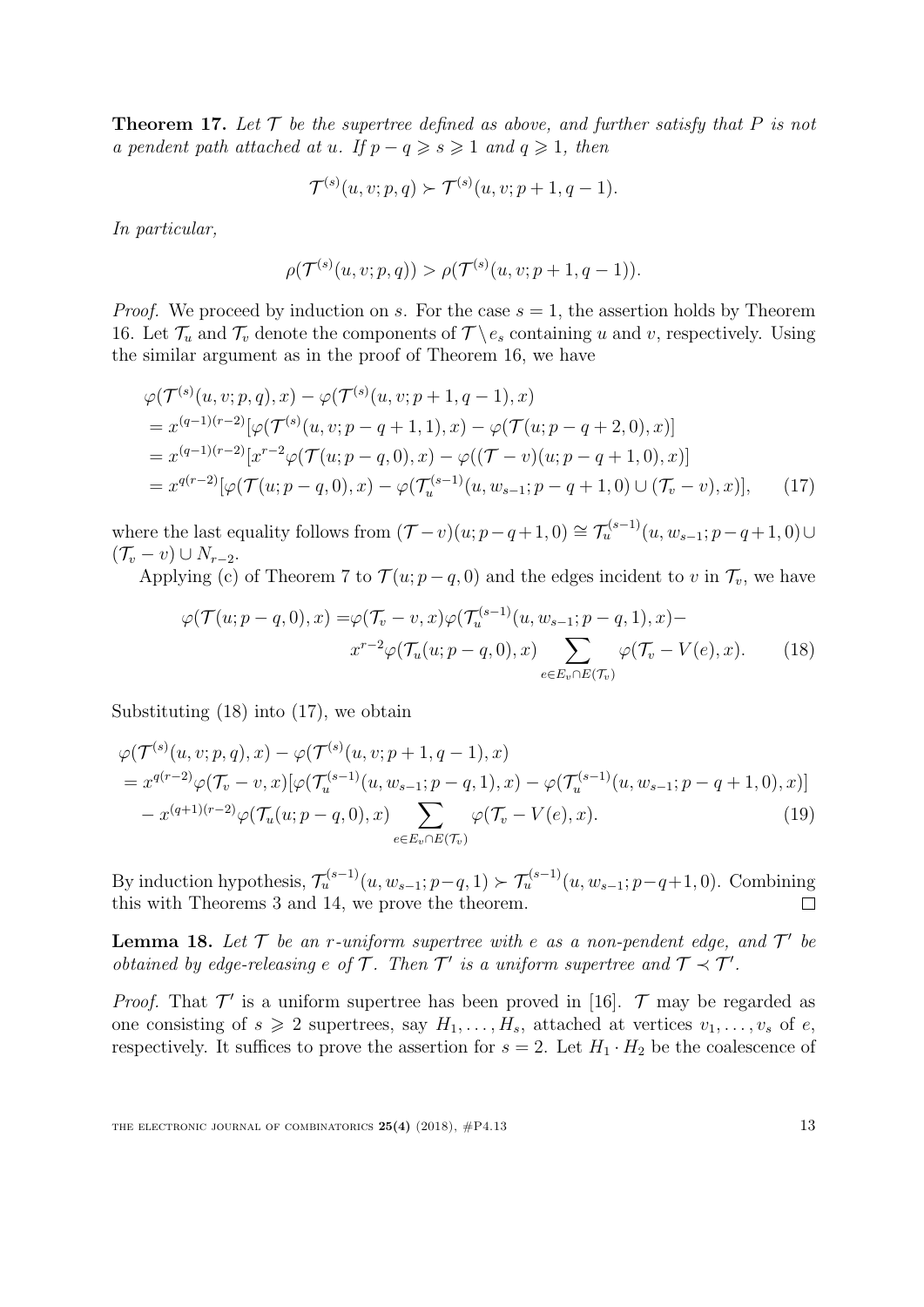$H_1$  and  $H_2$  obtained by identifying  $v_1$  of  $H_1$  and  $v_2$  of  $H_2$ . It is not difficult to verify that  $\mathcal{T}' \setminus e \cong H_1 \cdot H_2 \cup N_{r-1}$  and  $\mathcal{T}' - V(e) \cong (H_1 - v_1) \cup (H_2 - v_2)$ . By Theorem [7,](#page-5-0) we have

<span id="page-13-0"></span>
$$
\varphi(\mathcal{T},x) = \varphi(\mathcal{T} \setminus e,x) - \varphi(\mathcal{T} - V(e),x)
$$
  
=  $x^{r-2}\varphi(H_1 \cup H_2,x) - \varphi((H_1 - v_1) \cup (H_2 - v_2),x).$  (20)

and

<span id="page-13-1"></span>
$$
\varphi(\mathcal{T}',x) = \varphi(\mathcal{T}' \setminus e,x) - \varphi(\mathcal{T}' - V(e),x)
$$
  
=  $x^{r-1}\varphi(H_1 \cdot H_2, x) - \varphi((H_1 - v_1) \cup (H_2 - v_2), x).$  (21)

By  $(20)$  and  $(21)$ , we deduce that

<span id="page-13-4"></span><span id="page-13-2"></span>
$$
\varphi(\mathcal{T},x) - \varphi(\mathcal{T}',x) = x^{r-2}[\varphi(H_1 \cup H_2,x) - x\varphi(H_1 \cdot H_2,x)].
$$
\n(22)

Applying (c) of Theorem [7](#page-5-0) to  $H_1 \cup H_2$  and edges in  $H_1$  incident to  $v_1$ , we have

$$
\varphi(H_1 \cup H_2, x) = x\varphi((H_1 - v_1) \cup H_2, x) - \varphi(H_2, x) \sum_{e_i \in E_{v_1} \cap E(H_1)} \varphi(H_1 - V(e_i), x). \tag{23}
$$

Similarly,

$$
\varphi(H_1 \cdot H_2, x) = \varphi((H_1 - v_1) \cup H_2, x) - \varphi(H_2 - v_2, x) \sum_{e_i \in E_{v_1} \cap E(H_1)} \varphi(H_1 - V(e_i), x). \tag{24}
$$

Substituting  $(23)$  and  $(24)$  into  $(22)$ , we obtain

$$
\varphi(\mathcal{T},x) - \varphi(\mathcal{T}',x) = x^{r-2} \sum_{e_i \in E_{v_1} \cap E(H_1)} \varphi(H_1 - V(e_i),x) [x\varphi(H_2 - v_2,x) - \varphi(H_2,x)].
$$

By Theorems [3](#page-3-0) and [14,](#page-7-1) we have  $\varphi(\mathcal{T}, x) - \varphi(\mathcal{T}', x) > 0$  if  $x \geq \rho(\mathcal{T}')$ , so  $\mathcal{T} \prec \mathcal{T}'$  holds.  $\Box$ 

As an application of Theorems [15](#page-8-2) and [16,](#page-9-5) the minimal supertree can be characterized as follows. Note that the upper bound and the extremal supertree have been obtained in [\[16\]](#page-22-2), and they are listed here for completeness.

**Theorem 19.** ([\[16\]](#page-22-2)) If  $\mathcal T$  is an r-uniform supertree with m edges, then

<span id="page-13-5"></span><span id="page-13-3"></span>
$$
P_m^r \preceq \mathcal{T} \preceq S_m^r \tag{25}
$$

and

<span id="page-13-6"></span>
$$
\left(2\cos\frac{\pi}{m+2}\right)^{2/r} \leqslant \rho(\mathcal{T}) \leqslant m^{1/r},\tag{26}
$$

with left equality in Eq. [\(25\)](#page-13-5) and Eq. [\(26\)](#page-13-6) if and only if  $\mathcal{T} \cong P_m^r$  and right equality in Eq. [\(25\)](#page-13-5) and Eq. [\(26\)](#page-13-6) if and only if  $\mathcal{T} \cong S_m^r$ .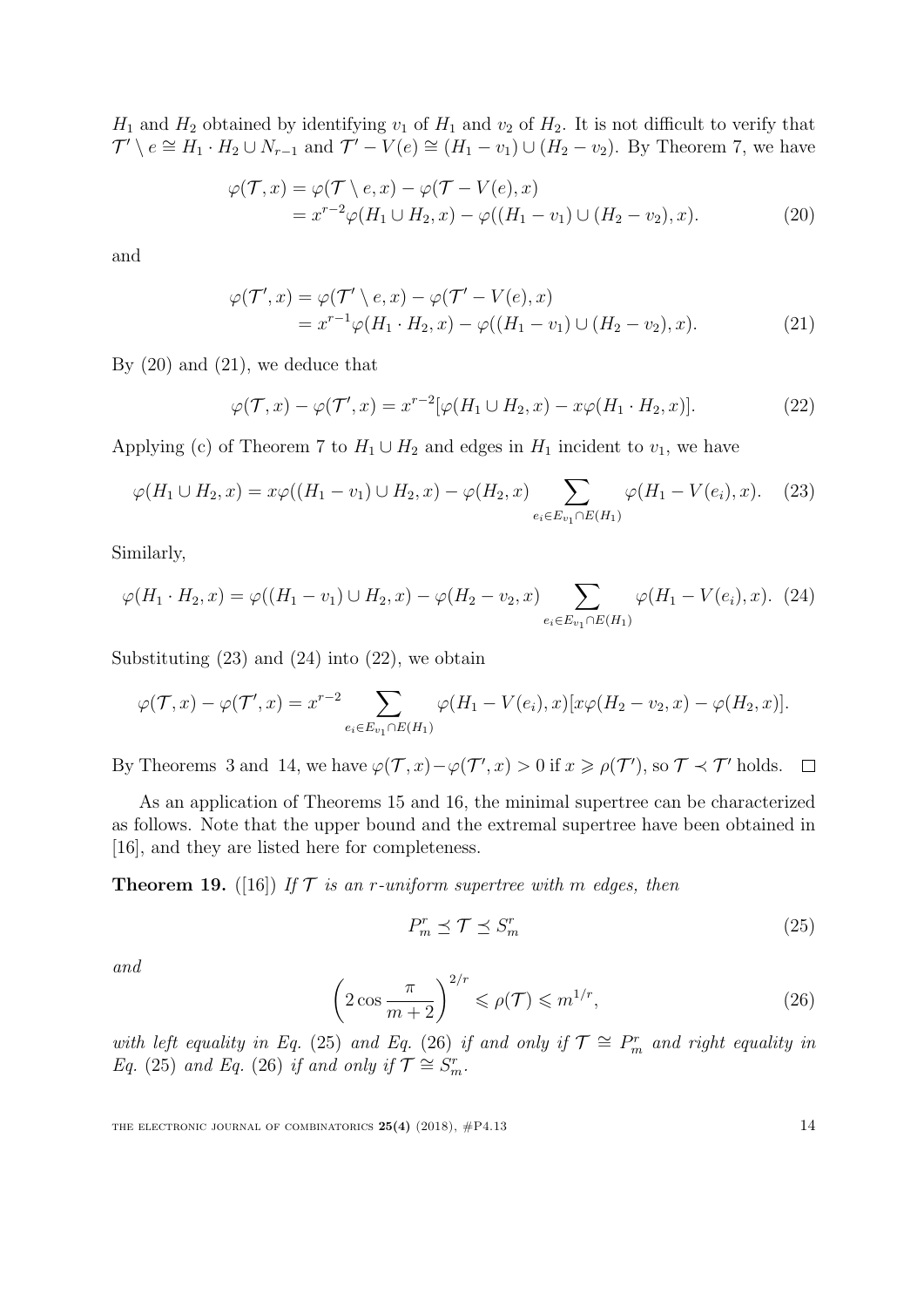

Figure 3: Supertree  $\mathcal{H}(v)\mathcal{T}, \mathcal{T}$  with m edges.

Actually, using Theorems [15,](#page-8-2) [16](#page-9-5) and Lemma [18,](#page-12-2) we can deduce the following more general result.

<span id="page-14-0"></span>**Theorem 20.** Let  $H$  be an r-uniform supertree, and v a non-isolated vertex of  $H$ . Let  $\mathcal{H}(v)\mathcal{T}$  denote the supertree obtained from H together with an attached supertree  $\mathcal{T}$  at v of  $H$ , see Fig. 3. Then

$$
\mathcal{H}(v)P_m^r \preceq \mathcal{H}(v)\mathcal{T} \preceq \mathcal{H}(v)S_m^r,
$$

where the left–hand side equality holds if and only if  $\mathcal{T} \cong P_m^r$  with v as its end vertex whereas the right–hand side equality holds if and only if  $\mathcal{T} \cong S_m^r$  with v as its center.

# 5 Extremal supertrees with given diameter

Let  $S(m, d, r)$  be the set of r-uniform supertrees with m edges and diameter d. Xiao et al. [\[28\]](#page-23-2) determined the first two largest spectral radii of supertrees in  $S(m, d, r)$ . In this section, we determine the first  $\lfloor \frac{d}{2} \rfloor$  $\frac{d}{2}$  + 1 largest spectral radii of supertrees in  $S(m, d, r)$  by using edge-grafting operations and comparing matching polynomials of supertrees.

Let H be an r-uniform hypergraph and u a vertex of H. Let  $P_d^r = (v_1, e_1, v_2, e_2, \ldots, e_d,$  $v_{d+1}$ ) be a loose path of length d. Denote by  $P_d^r(v_i, u)$  H and  $P_d^r(e_j, u)$  H the hypergraphs obtained by identifying vertex u of  $\mathcal H$  with vertex  $v_i$  of  $P_d^r$  and a core vertex of  $P_d^r$  in  $e_j$ respectively (see Fig. 4).

As an immediate application of Theorems [15](#page-8-2) and [16,](#page-9-5) we have the following result.

<span id="page-14-1"></span>**Theorem 21.** Let  $\mathcal{T}$  be an r-uniform supertree,  $r \geq 3$ . Then

(a) 
$$
P_d^r(v_i, u) \mathcal{T} \succ P_d^r(v_j, u) \mathcal{T}
$$
, if  $2 \leq j < i \leq \lfloor d/2 \rfloor + 1$ ;

**(b)** 
$$
P_d^r(e_i, u) \mathcal{T} \succ P_d^r(e_j, u) \mathcal{T}
$$
, if  $2 \leq j < i \leq \lceil d/2 \rceil$ .

*Proof.* Note that  $P_d^r(v_i, u)$  and  $P_d^r(e_i, u)$  can be depicted as  $\mathcal{T}(u; i - 1, d - i + 1)$  and  $(\mathcal{T}')^{(1)}(v_i, v_{i+1}; i-1, d-i)$  respectively, where  $\mathcal{T}'$  denotes the supertree consists of  $\mathcal{T}$  and  $e_i$ . The assertions follow directly from Theorem [15](#page-8-2) and Theorem [16](#page-9-5) respectively.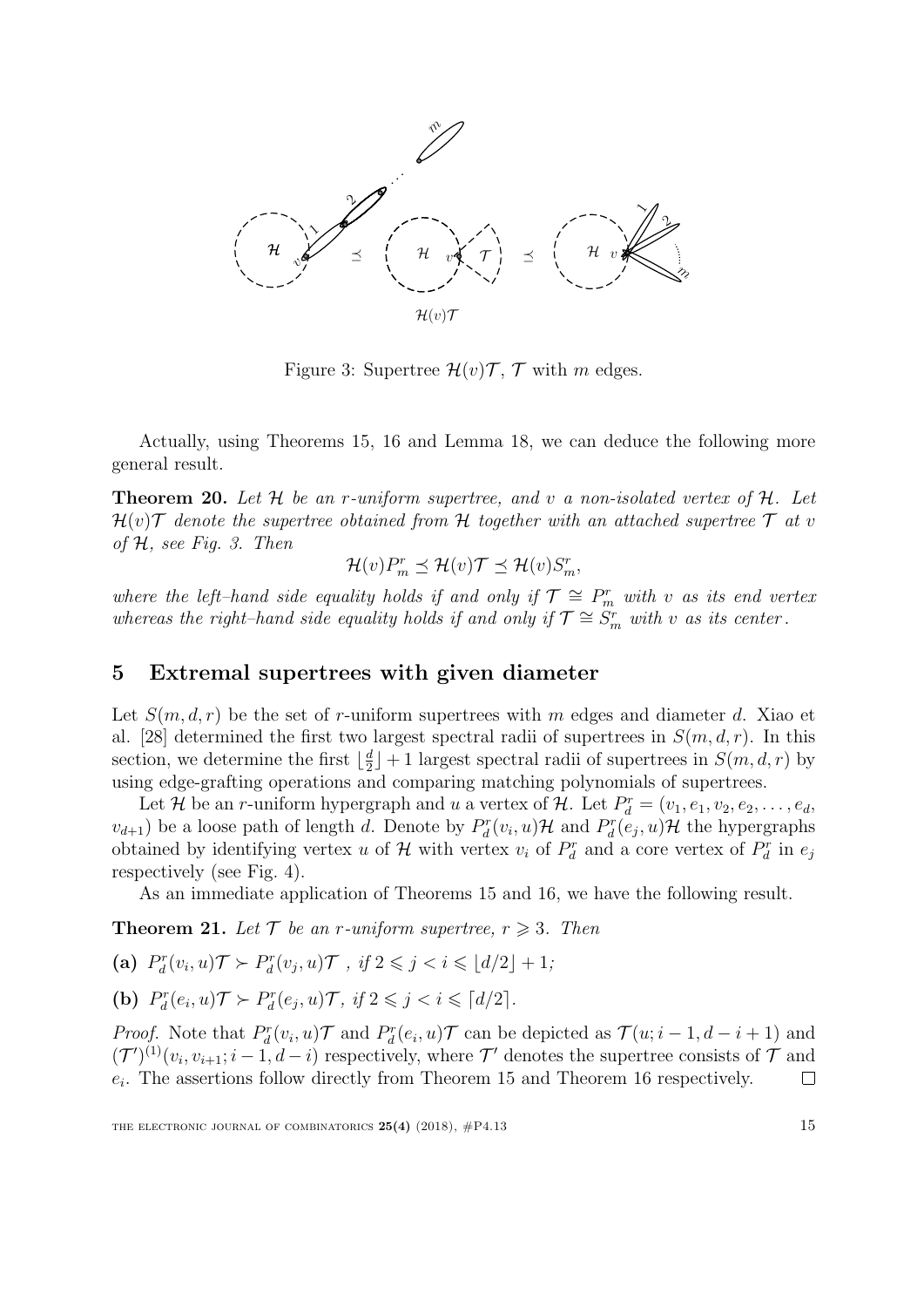

Figure 4: Supertrees (a)  $P_d^r(v_i, u)H$ ; (b)  $P_d^r(e_j, u)H$ .

**Theorem 22.** Let  $\mathcal{T}$  be an r-uniform supertree and  $P_d^r$  be a loose path of length d, with  $d \geqslant 3$  and  $r \geqslant 3$ . Then for any  $2 \leqslant i \leqslant d$ , we have

$$
P_d^r(e_{\lceil \frac{d}{2} \rceil}, u) \mathcal{T} \prec P_d^r(v_i, u) \mathcal{T}.
$$

*Proof.* Suppose that  $e_1, e_2, \ldots, e_s$  are all edges incident with vertex u in  $\mathcal T$ . Applying (c) of Theorem [7](#page-5-0) to  $P_d^r(e_{\lceil \frac{d}{2}\rceil}, u)$  and edges  $e_1, e_2, \ldots, e_s$ , we have

$$
\varphi(P_d^r(e_{\lceil \frac{d}{2} \rceil}, u) \mathcal{T}, x) = \varphi(P_d^r, x)\varphi(\mathcal{T} - u, x) - x^{r-3}\varphi(P_{\lfloor \frac{d}{2} \rfloor}^r, x)\varphi(P_{\lceil \frac{d}{2} \rceil - 1}^r, x) \sum_{j=1}^s \varphi(\mathcal{T} - V(e_j), x).
$$

Similarly,

$$
\varphi(P_d^r(v_i, u)\mathcal{T}, x) = \varphi(P_d^r, x)\varphi(\mathcal{T} - u, x) - x^{2r-4}\varphi(P_{i-2}^r, x)\varphi(P_{d-i}^r, x)\sum_{j=1}^s \varphi(\mathcal{T} - V(e_j), x).
$$

Then

$$
\varphi(P_d^r(e_{\lceil \frac{d}{2} \rceil}, u) \mathcal{T}, x) - \varphi(P_d^r(v_i, u) \mathcal{T}, x)
$$
  
=  $x^{r-3} \sum_{j=1}^s \varphi(\mathcal{T} - V(e_j), x)[x^{r-1}\varphi(P_{i-2}^r \cup P_{d-i}^r, x) - \varphi(P_{\lfloor \frac{d}{2} \rfloor}^r \cup P_{\lceil \frac{d}{2} \rceil-1}^r, x)].$  (27)

Since

<span id="page-15-0"></span>
$$
\begin{split} x^{r-1}\varphi(P_{i-2}^r\cup P_{d-i}^r,x) & -\varphi(P_{\lfloor \frac{d}{2}\rfloor}^{r}\cup P_{\lceil \frac{d}{2}\rceil-1}^r,x) \\ & = \varphi(P_{d-i}^r,x)[\varphi(P_{i-2}^r\cup N_{r-1},x) - \varphi(P_{i-1}^r,x)] \\ & + \varphi(P_{i-1}^r\cup P_{d-i}^r,x) - \varphi(P_{\lfloor \frac{d}{2}\rfloor}^r\cup P_{\lceil \frac{d}{2}\rceil-1}^r,x), \end{split}
$$

and  $P_{i-1}^r \cup P_{d-i}^r \preceq P_{\vert}^r$  $\sum_{\lfloor \frac{d}{2} \rfloor}^{p} \cup P_{\lceil}^r$  $\int_{\lceil \frac{d}{2} \rceil-1}^{p}$  by Proposition [13,](#page-7-2) we have if  $x \geq \rho(P_d^r(v_i, u)\mathcal{T})$ , then by Theorems [3,](#page-3-0) [14,](#page-7-1)  $\varphi(P_{i-1}^r \cup N_{r-1}, x) - \varphi(P_{i-1}^r, x) > 0$  and  $\varphi(P_{i-1}^r \cup P_{d-i}^r, x) - \varphi(P_{\vert}^r)$  $\left[\frac{d}{2}\right]$   $\cup$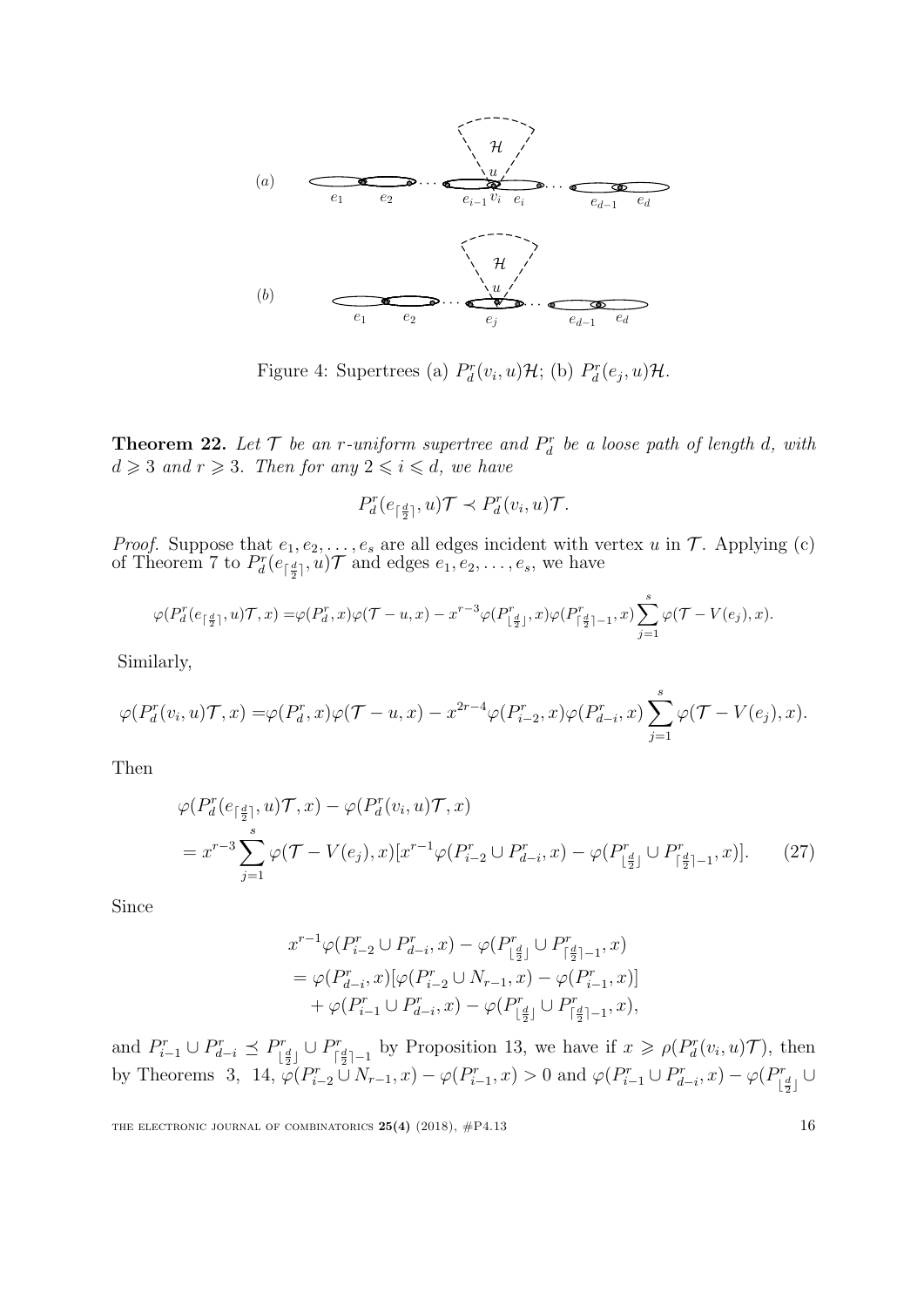$\varphi(P_d^r(e_{\lceil \frac{d}{2} \rceil}, u) \mathcal{T}, x) \geq 0$ . Thus by [\(27\)](#page-15-0), we have  $\varphi(P_d^r(e_{\lceil \frac{d}{2} \rceil}, u) \mathcal{T}, x) - \varphi(P_d^r(v_i, u) \mathcal{T}, x) > 0$  if  $x \geq 0$  $P_{\textrm{L}}^r$  $\rho(\tilde{P}_d^r(v_i, u)\mathcal{T})$ . The proof is finished.  $\Box$ 

The following result follows as an immediate consequence of the above two theorems.

<span id="page-16-2"></span>**Corollary 23.** Let  $\mathcal{T}$  be an r-uniform supertree,  $r \geq 3$ . Then

(a) 
$$
P_d^r(e_i, u) \mathcal{T} \prec P_d^r(v_i, u) \mathcal{T}
$$
, if  $i = 2, 3, ..., d$ ;

(**b**)  $P_d^r(e_i, u) \mathcal{T} \prec P_d^r(v_{i+1}, u) \mathcal{T}, \text{ if } i = 2, 3, ..., d - 1.$ 

For convenience, we adopt the notation from [\[10\]](#page-22-10). Let  $m, d, i$  be integers with  $2 \leq$  $i \leq d \leq m-1$ , and  $T_{m,d}$  be the set of trees of size m and diameter d. We use  $P =$  $(v_1, e_1, v_2, e_2, \ldots, v_d, e_d, v_{d+1})$  to denote the path of length d.

Let  $T_{(m,d)}(i)$  be the tree on m edges (with diameter d) obtained from the path P by attaching  $m - d$  new pendent edges to the vertex  $v_i$ . Let  $\hat{T}_{(m,d)} = \{T_{(m,d)}(i) : i =$  $2, 3, \ldots, d$ .

Let  $m, d, i, j$  be integers with  $2 \leq i \neq j \leq d \leq m-2$ . Let  $T_{(m,d)}(i,j)$  be the tree on m edges (with diameter d) obtained from the path P by attaching  $m-d-1$  new pendent edges to the vertex  $v_i$  and a new pendent edge to  $v_j$ , respectively. Let  $T'' = T_{(m,d)}(\lceil \frac{d}{2} \rceil)$  $\frac{d}{2}$ ],  $\lceil \frac{d}{2} \rceil$  $\frac{a}{2}$ ] + 1).

<span id="page-16-1"></span>**Lemma 24.** ([\[10\]](#page-22-10)) For any tree  $T \in T_{m,d} \setminus {\{\hat{T}_{(m,d)} \cup T''\}}$  with  $m \geq d+3 \geq 6$ , we have  $\rho(T) < \rho(T'').$ 

The following results were obtained in [\[10\]](#page-22-10) and we shall extend these results from trees to supertrees in this section.

<span id="page-16-3"></span>**Theorem 25.** ([\[10\]](#page-22-10)) (a) The first  $\lfloor \frac{d}{2} \rfloor$  $\frac{d}{2}$  + 1 spectral radii of trees in the set  $T_{(m,d)}$  with  $m \geq d+3$  and  $d \geqslant 3$  are  $T_{(m,d)}(\lfloor \frac{d}{2} \rfloor)$  $\frac{d}{2} \rfloor + 1), T_{(m,d)}(\lfloor \frac{d}{2} \rfloor)$  $(\frac{d}{2} \rfloor), \ldots, \underline{T}_{(m,d)}(3), \underline{T}_{(m,d)}(2), \underline{T}'' .$ 

(b) The first  $\lfloor \frac{d}{2} \rfloor$  $\lfloor \frac{d}{2} \rfloor - 1$  spectral radii of trees in the set  $T_{(m,d)}$  with  $m = d+2$  and  $d \geqslant 4$ are  $T_{(m,d)}(\lfloor \frac{d}{2} \rfloor)$  $\frac{d}{2}\rfloor+1), T_{(m,d)}(\lfloor \frac{d}{2} \rfloor)$  $\frac{d}{2} \rfloor$ ), ...,  $T_{(m,d)}(3)$ .



<span id="page-16-0"></span>Figure 5: Supertree  $\mathcal{T}'' = T^r_{(m,d)}(\lceil d/2 \rceil, \lceil d/2 \rceil + 1)$ .

Let  $m, d, i$  be integers with  $2 \leq i \leq d - 1 \leq m$ . Let  $T_{(m,d,r)}(i)$  be a supertree  $P_d^r(e_i, u)$ , where T is a hyperstar with  $m - d$  edges and u as its center. Note that  $T_{(m,d,r)}(i) \cong T_{(m,d,r)}(d-i+1)$   $(2 \leq i \leq d-1).$ 

Let  $\hat{T}_{(m,d)}^r = \{T_{(m,d)}^r(i) : i = 2, 3, \ldots, d\}$  consisting of the rth power of  $T_{(m,d)}(i)$  for  $i = 2, 3, \dots, d$ , and let  $\mathcal{T}'' := T^r_{(m,d)}(\lceil \frac{d}{2} \rceil)$  $\left[\frac{d}{2}\right], \left\lceil \frac{d}{2}\right\rceil$  $\frac{d}{2}$  + 1) (see Fig. [5\)](#page-16-0).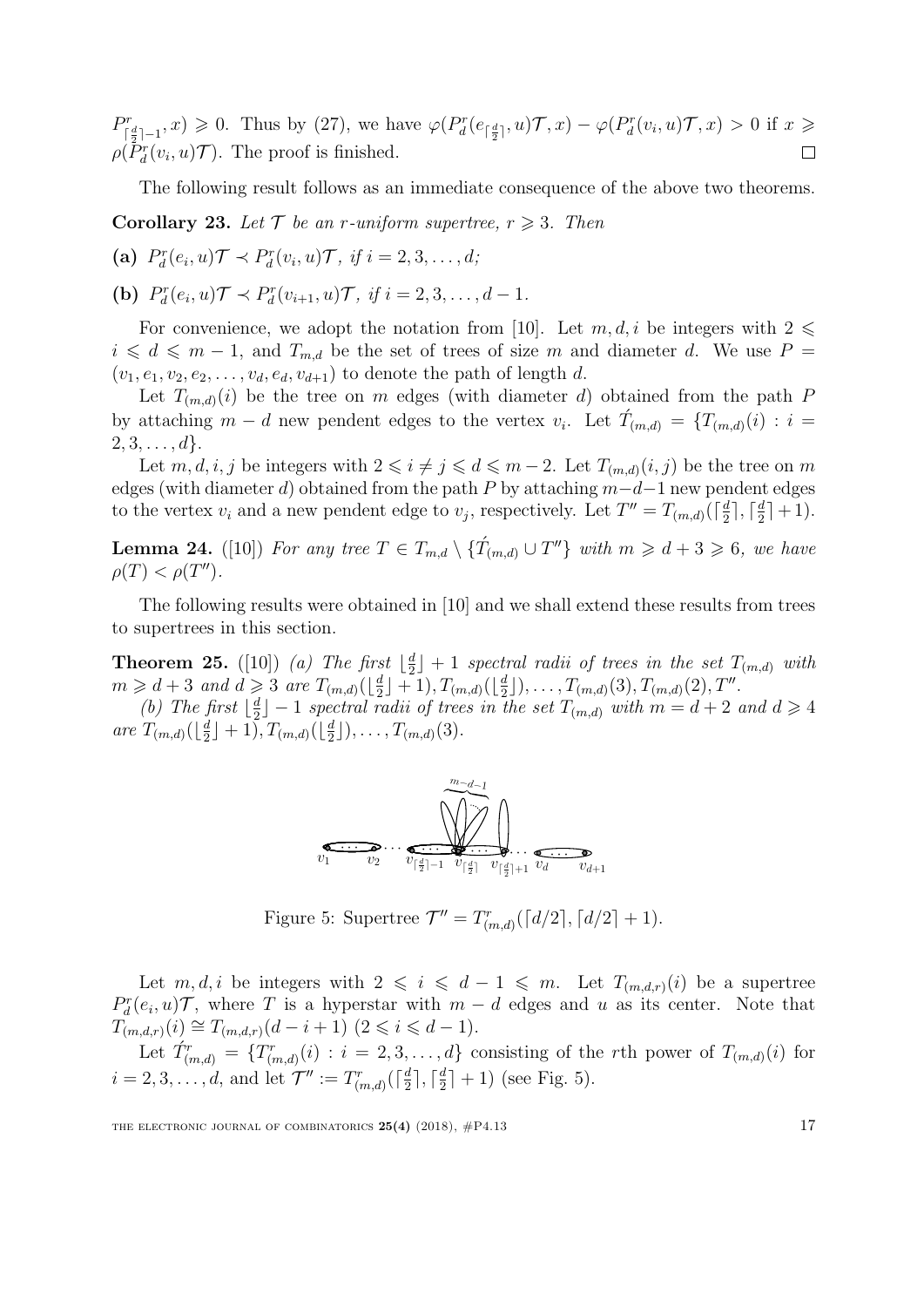<span id="page-17-5"></span>**Lemma 26.** For any  $m \geq d+2 \geq 5$  and  $r \geq 3$ , we have  $\mathcal{T}'' \succ T_{(m,d,r)}(\lceil d/2 \rceil)$ .

*Proof.* For simplicity, let  $a = m - d - 1$  and  $b = \lceil \frac{d}{2} \rceil$  $\frac{d}{2}$ . Applying (c) of Theorem [7](#page-5-0) to  $\mathcal{T}''$ and  $m-d-1$  pendent edges attached at  $v_{\lceil \frac{d}{2} \rceil}$ , we have

$$
\varphi(\mathcal{T}'',x) = x^{a(r-1)}\varphi(T^r_{(d+1,d)}(b+1),x) - ax^{(a+1)(r-1)-2}\varphi(P^r_{b-2} \cup P^r_{d-b+1},x). \tag{28}
$$

Applying (c) of Theorem [7](#page-5-0) to  $T^r_{(d+1,d)}(b+1)$  and the pendent edge attached at  $v_{\lceil \frac{d}{2}\rceil+1}$ , we get

<span id="page-17-1"></span><span id="page-17-0"></span>
$$
\varphi(T^r_{(d+1,d)}(b+1),x) = x^{r-1}\varphi(P^r_d,x) - x^{2(r-2)}\varphi(P^r_{b-1} \cup P^r_{d-b-1},x) \tag{29}
$$

Substituting [\(29\)](#page-17-0) into [\(28\)](#page-17-1), we deduce

$$
\varphi(\mathcal{T}'',x) = x^{a(r-1)}\varphi(T'_{(d+1,d)}(b+1),x) - ax^{(a+1)(r-1)-2}\varphi(P''_{b-2} \cup P''_{d-b+1},x)
$$
  
=  $x^{(a+1)(r-1)}\varphi(P''_d,x) - x^{(a+2)(r-1)-2}\varphi(P''_{b-1} \cup P''_{d-b-1},x)$   
-  $ax^{(a+1)(r-1)-2}\varphi(P''_{b-2} \cup P''_{d-b+1},x).$  (30)

Similarly,

$$
\varphi(T_{(m,d,r)}([d/2]),x) = x^{(a+1)(r-1)}\varphi(P_d^r,x) - (a+1)x^{(a+1)(r-1)-2}\varphi(P_{b-1}^r \cup P_{d-b}^r,x). \tag{31}
$$

By  $(30)$  and  $(31)$ , we have

<span id="page-17-2"></span>
$$
\varphi(\mathcal{T}'', x) - \varphi(T_{(m,d,r)}([d/2]), x)
$$
  
=  $x^{(a+1)(r-1)-2} \varphi(P_{b-1}^r, x) [\varphi(P_{d-b}^r, x) - \varphi(P_{d-b-1}^r \cup N_{r-1}, x)]$   
+  $ax^{(a+1)(r-1)-2} [\varphi(P_{b-1}^r \cup P_{d-b}^r, x) - \varphi(P_{b-2}^r \cup P_{d-b+1}^r, x)].$  (32)

Obviously,  $P_{d-b}^r \succ P_{d-b-1}^r \cup N_{r-1}$  as  $P_{d-b-1}^r \cup N_{r-1}$  is a proper partial hypergraph of  $P_{d-b}^r$ . Meantime, by Proposition [13,](#page-7-2) we have

$$
P_{b-1}^r \cup P_{d-b}^r = P_{\lceil \frac{d}{2} \rceil - 1}^r \cup P_{\lfloor \frac{d}{2} \rfloor}^r \succ P_{\lceil \frac{d}{2} \rceil - 2}^r \cup P_{\lfloor \frac{d}{2} \rfloor + 1}^r = P_{b-2}^r \cup P_{d-b+1}^r.
$$

Therefore, by Theorems [3,](#page-3-0) [14](#page-7-1) and [\(32\)](#page-17-4),  $\varphi(\mathcal{T}'',x) < \varphi(T_{(m,d,r)}([d/2]),x)$  if  $x \geq \rho(\mathcal{T}'').$ Consequently,  $\mathcal{T}'' \succ T_{(m,d,r)}(\lceil d/2 \rceil)$ .

<span id="page-17-6"></span>**Lemma 27.** For any  $\mathcal{T} \in S(m,d,r) \setminus {\hat{T}_{(m,d)}^r \cup \mathcal{T}''}$  with  $m \geq d+3$  and  $d \geq 3$ , we have

<span id="page-17-4"></span><span id="page-17-3"></span>
$$
\rho(\mathcal{T}) < \rho(\mathcal{T}'').
$$

*Proof.* Choose a supertree  $\mathcal{T} \in S(m,d,r) \setminus {\{\hat{T}_{(m,d)}^r \cup \mathcal{T}''\}}$  with the maximum spectral radius. Let  $P_d^r = (v_1, e_1, v_2, e_2, \ldots, v_d, e_d, v_{d+1})$  be the diametral path in  $\mathcal{T}$ . Then  $\mathcal{T} \setminus$  $\{e_1,\ldots,e_d\}$  is disconnected. Let  $\mathcal{T}_1,\ldots,\mathcal{T}_k$  be the connected components of  $\mathcal{T}\setminus\{e_1,\ldots,e_d\}$ which are not isolated vertex. Then  $\mathcal{T}_j$  and  $P_d^r$  share a unique common vertex, say  $w_j$ , for  $j = 1, ..., k$ . By Theorem [20](#page-14-0) and the maximality of  $\mathcal{T}$ , we have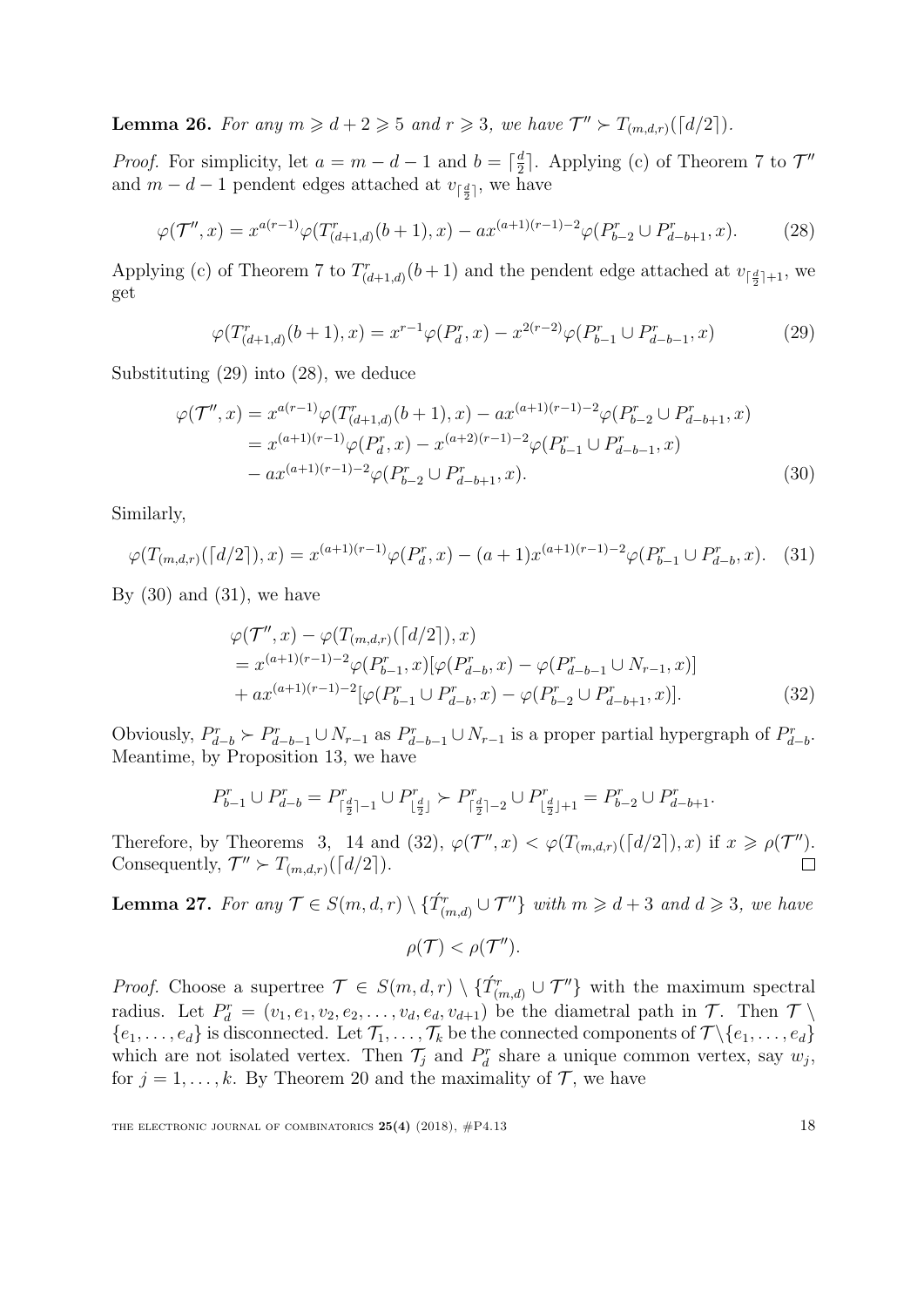- (1) either every  $\mathcal{T}_j$  is a hyperstar with  $w_j$  as its center, for  $j = 1, \ldots, k$ .
- (2) or there is one of  $\mathcal{T}_1, \ldots, \mathcal{T}_k$ , say  $\mathcal{T}_1$ , such that if  $\mathcal{T}_1$  is a hyperstar with center  $w_1, \mathcal{T}_2$ will then become  $\mathcal{T}''$  or a maximal one in  $\hat{T}_{(m,d)}^r$ .

(1) First consider the former case, that is, every  $\mathcal{T}_j$  is a hyperstar with  $w_j$  as its center, for  $j = 1, \ldots, k$ . We distinguish two cases according to  $w_i$   $(i = 1, \ldots, k)$  are contained in  $\{v_2, \ldots, v_d\}$  or not.

Case 1.  $\{w_1, \ldots, w_k\} \subseteq \{v_2, \ldots, v_d\}.$ 

Then T must be an rth power of a tree T of diameter d and size m, and  $T \in T_{m,d} \setminus T$  $\{\hat{T}_{(m,d)} \cup T''\}$ . From Lemma [24](#page-16-1) and Lemma [5,](#page-4-1) it follows immediately that

$$
\rho(\mathcal{T}) = \rho(T)^{2/r} < \rho(T'')^{2/r} = \rho(\mathcal{T}'').
$$

**Case 2.**  $\{w_1, \ldots, w_k\} \nsubseteq \{v_2, \ldots, v_d\}.$ 

If  $k = 1$ , then  $w_1$  is a vertex of an edge  $e_i$ , and  $w_1 \notin \{v_i, v_{i+1}\}$ , where  $2 \leq i \leq d-1$ . Then  $\mathcal{T} \cong T_{(m,d,r)}(i)$ . By Theorem [21](#page-14-1) and Lemma [26,](#page-17-5) we have

$$
\rho(\mathcal{T}) \leqslant \rho(T_{(m,d,r)}(\lceil d/2 \rceil)) < \rho(\mathcal{T}'').
$$

If  $k \geq 2$ , without loss of generality, we may assume  $w_1$  is a vertex of edge  $e_i$  and  $w_1 \notin \{v_i, v_{i+1}\}.$  Denote by  $H_1$  and  $H_2$  the supertrees obtained from  $\mathcal T$  by moving all edges in  $E_{w_1} \cap E(\mathcal{T}_1)$  from  $w_1$  to  $v_i$  and  $v_{i+1}$ , respectively. By Corollary [23,](#page-16-2)  $\rho(\mathcal{T})$  <  $\min\{\rho(H_1), \rho(H_2)\}\.$  The maximality of  $\rho(\mathcal{T})$  implies that  $H_1, H_2 \in \{T^r_{(m,d)} \cup \mathcal{T}''\}\$  and one of them is  $\mathcal{T}''$ . So  $\rho(\mathcal{T}) < \rho(\mathcal{T}'')$ .

(2) In the latter case, clearly either  $\mathcal{T} = P_d^r(v_{\lfloor d/2 \rfloor+1}, w_1) \mathcal{T}_1$  or  $\mathcal{T} = \tilde{P}_d^r(v_{\lfloor d/2 \rfloor}, w_1) \mathcal{T}_1$ , where  $\tilde{P}^r_d$  denotes the one obtained from  $P^r_d$  by attaching a pendent edge at vertex  $v_{\lceil d/2 \rceil + 1}$ . Assume that  $\mathcal{T}_1$  has  $m_1$  edges. By Theorem [20,](#page-14-0)  $\rho(\tilde{P}_d^r(v_{\lceil d/2 \rceil}, w_1) \mathcal{T}_1) < \rho(\tilde{P}_d^r(v_{\lceil d/2 \rceil}, w_1) S_{m_1}^r)$ , where  $S_{m_1}^r$  has  $w_1$  as its center and  $\tilde{P}_d^r(v_{\lceil d/2 \rceil}, w_1) S_{m_1}^r) \cong \mathcal{T}''$ .

Now it remains to consider the case that  $\mathcal{T} = P_d^r(v_{\lfloor d/2 \rfloor+1}, w_1) \mathcal{T}_1$ . Since  $\mathcal{T}_1$  is not a hyperstar with center  $w_1$ , there exists some edge  $e \in E_{w_1}(\mathcal{T}_1)$  such that e is a nonpendent edge. Assume that e has intersection vertices  $w_1, w_2, \ldots, w_l$   $(l \geq 2)$ , and  $\mathcal{T}_1$  (see Fig. 6) has  $\mathcal{T}'_i$  as the attached supertree at  $w_i$ , for  $i = 1, \ldots, l$ . Assume that  $\mathcal{T}'_1$  has  $m'_1$  edges. Let  $H_1$  (see Fig. 6) denote the supertree obtained by replacing each  $\mathcal{T}'_i$  with a hyperstar of the same size centered at  $w_i$  for  $i = 1, \ldots, l$ . By Theorem [20,](#page-14-0) we have  $\rho(\mathcal{T}) \leq \rho(H_1)$ , with equality only if  $\mathcal T$  has been the form of  $H_1$ . Let  $H_2$  (see Fig. 6) denote the supertree obtained by moving all pendent edges attached at  $w_2, \ldots, w_l$  to a vertex, say  $w_2$ . By Theorem [4,](#page-4-2)  $\rho(H_1) \leq \rho(H_2)$ , with equality only if  $l = 2$ . Let  $\mathcal T$  and  $\mathcal{T}$  (see Fig. 6) denote the supertrees obtained by moving all pendent edges from  $w_1$  to  $w_2$  and moving all but one pendent edges from  $w_2$  to  $w_1$ , respectively. By Theorem [4,](#page-4-2) we have  $\rho(H_2) \leqslant \max\{\rho(\dot{\mathcal{T}}), \rho(\ddot{\mathcal{T}})\}\.$  By the maximality of  $\mathcal{T}$  in  $S(m, d, r) \setminus \{\dot{T}^r_{(m,d)} \cup \mathcal{T}''\},\, \mathcal{T}$ should be  $\dot{\mathcal{T}}$  or  $\ddot{\mathcal{T}}$ . However, both  $\dot{\mathcal{T}}$  and  $\ddot{\mathcal{T}}$  are rth power of respective trees of diameter d and size m. Similarly as in Case 1, we have  $\max\{\rho(\dot{\mathcal{T}}), \rho(\ddot{\mathcal{T}})\} < \rho(\mathcal{T}'')$ . The proof is finished.  $\Box$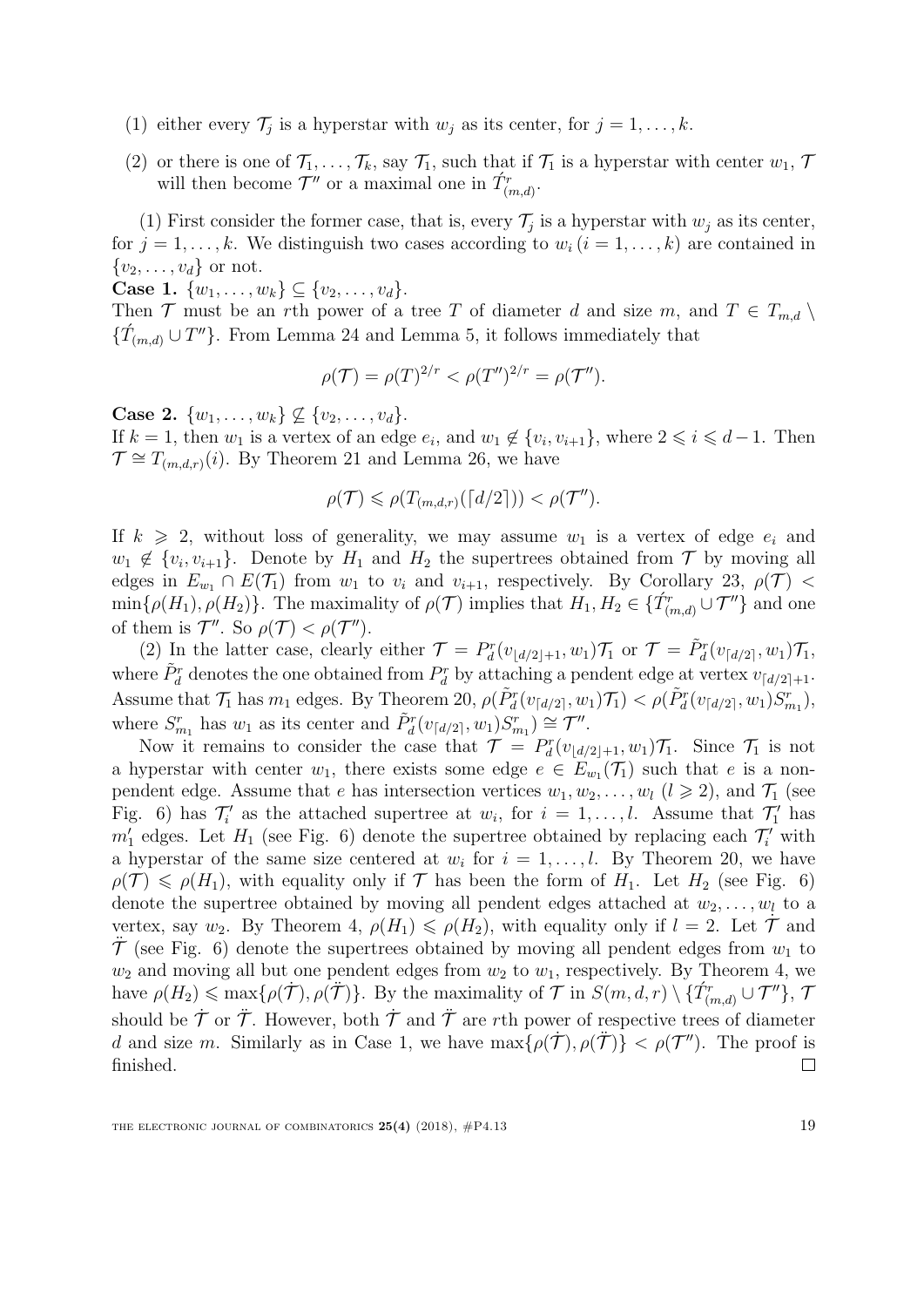

Figure 6: Supertrees  $\mathcal{T}, H_1, H_2, \dot{\mathcal{T}}$  and  $\ddot{\mathcal{T}}$ .

By Theorems [5,](#page-4-1) [25](#page-16-3) and Lemma [27,](#page-17-6) we have the following results.

**Theorem 28.** The first  $\lfloor \frac{d}{2} \rfloor$  $\frac{d}{2}$  + 1 largest spectral radii of supertrees in the set  $S(m, d, r)$ with  $m \geq d+3$  and  $d \geq 3$  are  $T^r_{(m,d)}(d/2+1), T^r_{(m,d)}(d/2), \ldots, T^r_{(m,d)}(3), T^r_{(m,d)}(2), \mathcal{T}''$ .

**Theorem 29.** The first  $\lfloor \frac{d}{2} \rfloor$  $\frac{d}{2}$  – 1 largest spectral radii of supertrees in the set  $S(m, d, r)$ with  $m = d + 2$  and  $d \ge 4$  are  $T^r_{(m,d)}(d/2 + 1), T^r_{(m,d)}(d/2), \ldots, T^r_{(m,d)}(3)$ .

# 6 The second minimal supertree

Let  $P_{m-1}^r = (v_1, e_1, v_2, e_2, \ldots, e_{m-1}, v_m)$  be a loose path of length  $m-1$ . Denote by  $D_{m,r}$ the supertree obtained from  $P_{m-1}^r$  by attaching a pendent edge at a core vertex of  $e_2$  (see Fig. 7(a)). Let  $\hat{P}_m^r$  be the supertree obtained from  $P_{m-1}^r$  by attaching a pendent edge at the vertex  $v_2$  (see Fig. 7(b)). We use  $S(m, r)$  to denote the set of r-uniform supertrees with  $m$  edges.

**Theorem 30.** Any r-uniform supertree  $T$  with  $m$  ( $m \geq 4$ ) edges different from  $P_m^r$ satisfies  $\mathcal{T} \succeq D_{m,r}$ .

*Proof.* Choose a supertree  $\mathcal{T}_0$  from  $S(m,r) \setminus \{P_m^r\}$  such that  $\mathcal{T}_0 \preceq \mathcal{T}$  for any  $\mathcal{T} \in S(m,r) \setminus$  ${P_m^r}$ . Then  $\mathcal{T}_0$  either has a vertex of degree more than two or has an edge with at least three intersection vertices. We consider the two cases as follows.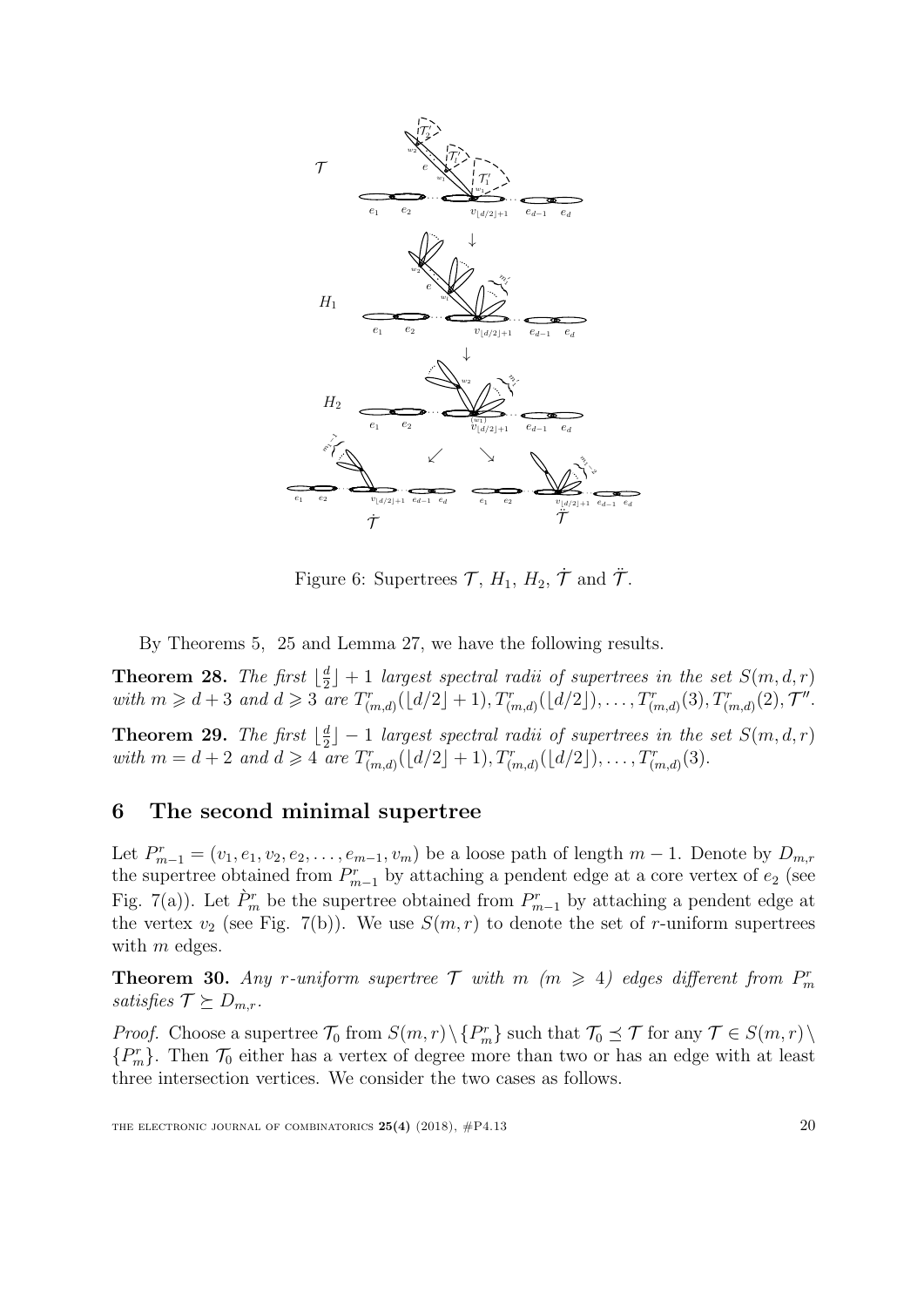

Figure 7: Supertrees (a)  $D_{m,r}$ ; (b)  $\dot{P}_m^r$ .

**Case 1.** There exists a vertex of degree greater than two, say  $v \in V(\mathcal{T}_0)$  with  $\text{deg}(v) \geq 3$ . Thus  $\mathcal{T}_0$  can be described as a supertree in the form of some supertrees, say  $\mathcal{T}_1, \ldots, \mathcal{T}_s$  $(s \geq 3)$ , attached at a single vertex v. Denote  $\mathcal{T}_0$  by  $\mathcal{T}_1(v)\mathcal{T}_2(v)\cdots(v)\mathcal{T}_s$  (see Fig. 8(a)). Assume that  $\mathcal{T}_i$  has  $m_i$  edges for  $i = 1, \ldots, s$ . Let  $m' = m - (m_1 + m_2)$ . By Theorems [20](#page-14-0) and [15,](#page-8-2) we have

$$
\mathcal{T}_1(v)\mathcal{T}_2(v)\cdots(v)\mathcal{T}_s \succeq P_{m_1}^r(v)P_{m_2}^r(v)\cdots(v)P_{m_s}^r \succeq P_{m_1}^r(v)P_{m_2}^t(v)P_{m'}^r \succeq P_1^r(v)P_1^r(v)P_{m-2}^r,
$$

where all loose paths  $P_{m}^{r}$ ,  $P_{m-2}^{r}$  and  $P_{m_j}^{r}$   $(j = 1, ..., s)$  have v as its end vertex. By the minimality of  $\mathcal{T}_0$ ,  $\mathcal{T}_0 = P_1^r(v) P_1^r(v) P_{m-2}^r = \dot{P}_m^r$ .



Figure 8: Supertrees  $(a)$  and  $(b)$ .

**Case 2.** There exists an edge e of  $\mathcal{T}_0$  with at least three intersection vertices. Without loss of generality, assume that  $e = \{v_1, \ldots, v_r\}$  and  $\deg(v_i) \geq 2$  for  $i = 1, \ldots, s \ (3 \leq s \leq r),$ and other vertices in e (if any) are core vertices (see Fig. 8(b)). Then  $\mathcal{T}_0$  may be viewed as having been obtained by attaching supertrees, say  $\mathcal{T}_1, \ldots, \mathcal{T}_s$ , at  $v_1, \ldots, v_s$  respectively.

By Theorems [16,](#page-9-5) [20](#page-14-0) and the minimality of  $\mathcal{T}_0$ , the following conclusions hold.

- (1)  $\mathcal{T}_1, \ldots, \mathcal{T}_s$  are pendent paths attached at  $v_1, \ldots, v_s$  respectively.
- $(2) s = 3.$
- (3) Two of  $\mathcal{T}_1, \mathcal{T}_2, \mathcal{T}_3$  are of length one.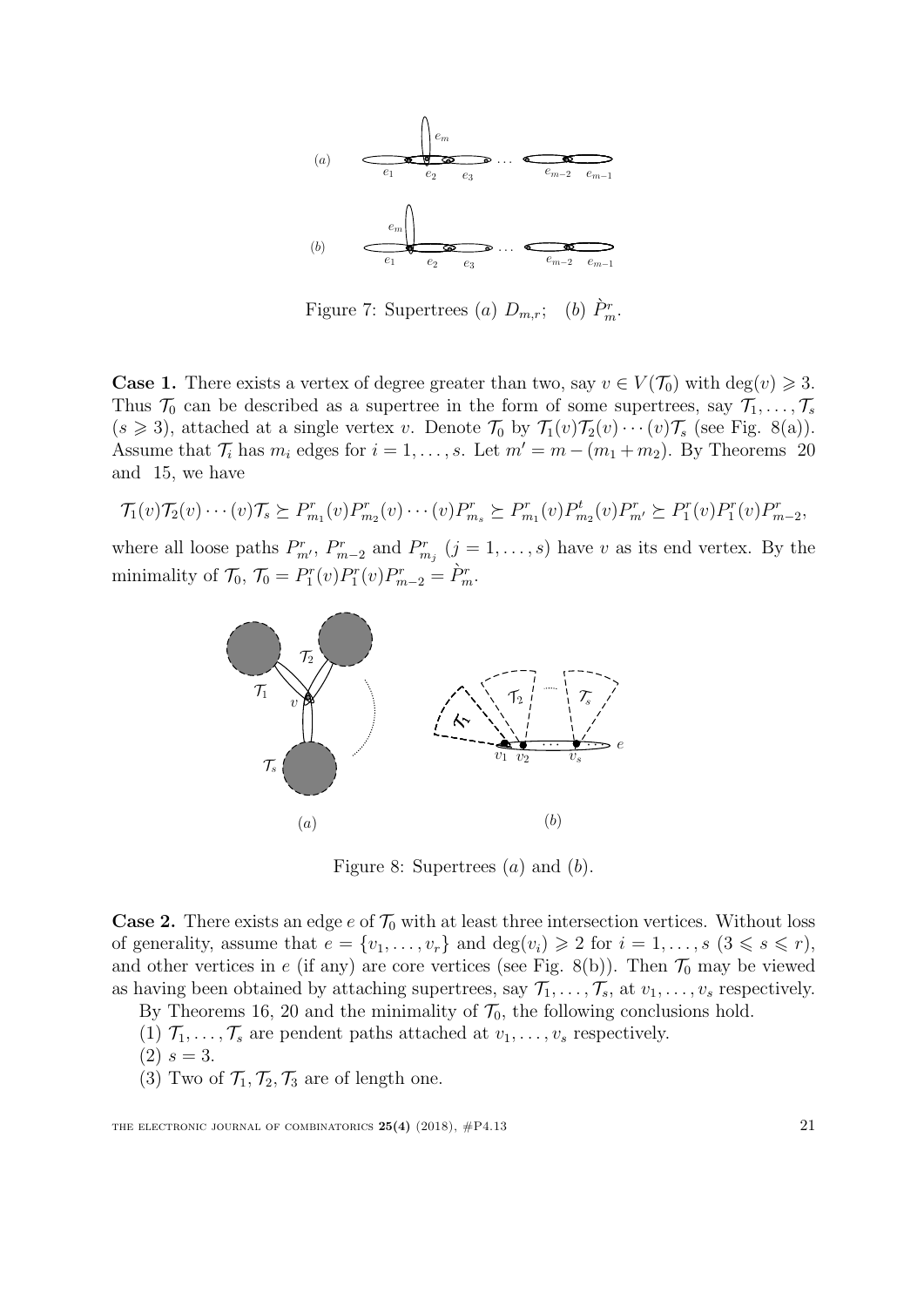Therefore,  $\mathcal{T}_0 = D_{m,r}$ .

Combining two cases above, we have shown that  $\mathcal{T}_0 \in \{\hat{P}_m^r, D_{m,r}\}.$  Further by (a) of Corollary [23,](#page-16-2) we have  $\hat{P}_m^r \succ D_{m,r}$ . So  $\mathcal{T}_0 = D_{m,r}$ . Thus we conclude that for any  $\mathcal{T} \in S(m,r) \setminus \{P_m^r\}, \mathcal{T} \succeq D_{m,r}.$ 

**Theorem 31.** The first two smallest spectral radii of supertrees with  $m \ (m \geq 4)$  edges are  $P_m^r, D_{m,r}.$ 

# 7 Closing remarks

We conclude this section with some remarks on matching polynomial of a supertree. The work in this paper is based on the relation between the roots of matching polynomial of a supertree and its spectrum developed in [\[34\]](#page-23-8). Using the recurrence relations of matching polynomial of supertrees, the effect on the spectral perturbation of supertree by grafting edges in various situations can be explained. The methods are initially used to compare spectral radii of supertrees in this paper. The methods are shown to be efficient in dealing with extremal supertrees with respect to their spectral radii, such as in finding the first two smallest supertrees and the first several largest supertrees with given diameter.

For the corresponding problem on a hypergraph, the characteristic polynomial of adjacency tensor of a hypergraph might be used to compare spectral radii of hypergraphs. However, the degree of characteristic polynomial of a hypergraph is very high relative to its order, and very little is known about it up to now. Finally, we pose the following problem.

Problem 32. What kind of polynomial should be associated with a hypergraph satisfying the following conditions:

(1) The roots of the associated polynomial consist of the eigenvalues, especially the spectral radius of the hypergraph.

(2) The coefficients of the polynomial reflect certain structural information of the hypergraph, such as matching, cyclic structure or something more complicated.

# References

- [1] A. Bretto. Hypergraph Theory: An Introduction. Springer, 2013.
- <span id="page-21-0"></span>[2] R. Brualdi, E. Solheid. On the spectral radius of complementary acyclic matrices of zeros and ones. SIAM J. Algebraic Discrete Methods, 7:265–272, 1986.
- [3] K. Chang, K. Pearson, T. Zhang. Perron-Frobenius theorem for nonnegative tensors. Commun. Math. Sci., 6:507–520, 2008.
- [4] K. Chang, L. Qi, T. Zhang. A survey on the spectral theory of nonnegative tensors. Numer. Linear Alg. Appl., 20:891–912, 2013.
- [5] D. Chen, Z. Chen, X. Zhang. Spectral radius of uniform hypergraphs and degree sequences. Front. Math. China, 12:1279–1288, 2017.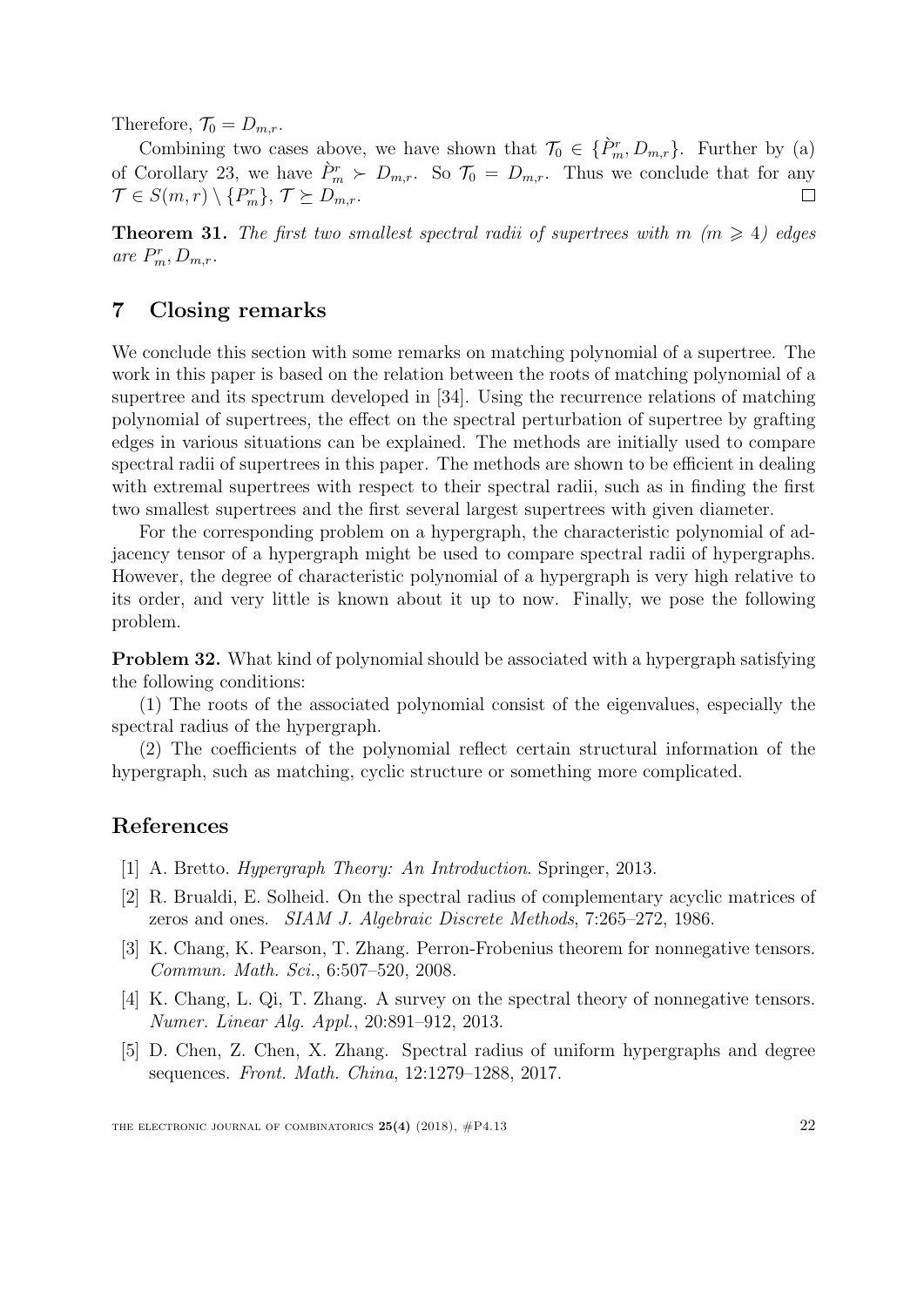- <span id="page-22-8"></span>[6] G. Clark, J. Cooper. On the adjacency spectra of hypertrees. Electron. J. Combin., 25:#P2.48, 2018.
- <span id="page-22-0"></span>[7] L. Collatz, U. Sinogowitz. Spektren endlicher Grafen. Abh. Math. Sem. Univ. Hamburg, 21:63–77, 1957.
- <span id="page-22-5"></span>[8] J. Cooper, A. Dutle. Spectra of uniform hypergraphs. Linear Algebra Appl., 436:3268–3292, 2012.
- <span id="page-22-6"></span>[9] S. Friedland, A. Gaubert, L. Han. Perron-Frobenius theorems for nonnegative multilinear forms and extensions. Linear Algebra Appl., 438:738–749, 2013.
- <span id="page-22-10"></span>[10] J. Guo, J. Shao. On the spectral radius of trees with fixed diameter. Linear Algebra Appl., 413:131–147, 2006.
- [11] Y. Hou, A. Chang, L. Zhang. Largest H-eigenvalue of uniform s-hypertrees. Front. Math. China, 13:301-312, 2018.
- [12] S. Hu, L. Qi. The Laplacian of a uniform hypergraph. J. Comb. Optim., 29:331–366, 2015.
- <span id="page-22-3"></span>[13] S. Hu, L. Qi, J. Shao. Cored hypergraphs, power hypergraphs and their Laplacian eigenvalues. Linear Algebra Appl., 439:2980–2998, 2013.
- [14] L. Kang, V. Nikiforov, X. Yuan. The p-spectral radius of k-partite and k-chromatic uniform hypergraphs. Linear Algebra Appl., 478:81–107, 2015.
- <span id="page-22-7"></span>[15] M. Khan, Y. Fan. On the spectral radius of a class of non-odd-bipartite even uniform hypergraphs. Linear Algebra Appl., 480:93–106, 2015.
- <span id="page-22-2"></span>[16] H. Li, J. Shao, L. Qi. The extremal spectral radii of k-uniform supertrees. J. Comb. Optim., 32:741–764, 2016.
- <span id="page-22-9"></span>[17] Q. Li, K. Feng. On the largest eigenvalue of a graph. Acta Math. Appl. Sinica, 2:167–175, 1979.
- <span id="page-22-4"></span>[18] L. Lim. Singular values and eigenvalues of tensors: a variational approach. In: Proceedings of the IEEE International Workshop on Computational Advances in Multi-Sensor Adaptive Processing (CAMSAP'05), vol. 1:129–132, 2005.
- [19] L. Lim. Eigenvalues of tensors and some very basic spectral hypergraph theory. Matrix compu-tations and scientific computing seminar. [http://www.stat.uchicago.](http://www.stat.uchicago. edu/lekheng/work/mcsc2.pdf) [edu/lekheng/work/mcsc2.pdf](http://www.stat.uchicago. edu/lekheng/work/mcsc2.pdf), April 16, 2008.
- [20] H. Lin, B. Zhou, B. Mo. Upper bounds for H- and Z-spectral radii of uniform hypergraphs. Linear Algebra Appl., 510:205–221, 2016.
- <span id="page-22-1"></span>[21] L. Lovász, J. Pelikán. On the eigenvalues of trees. *Period. Math. Hungar.*, 3:175–182, 1973.
- [22] L. Lu, S. Man. Connected hypergraphs with small spectral radius. Linear Algebra Appl., 509:206–227, 2016.
- [23] V. Nikiforov. Analytic methods for uniform hypergraphs. Linear Algebra Appl., 457:455–535, 2014.